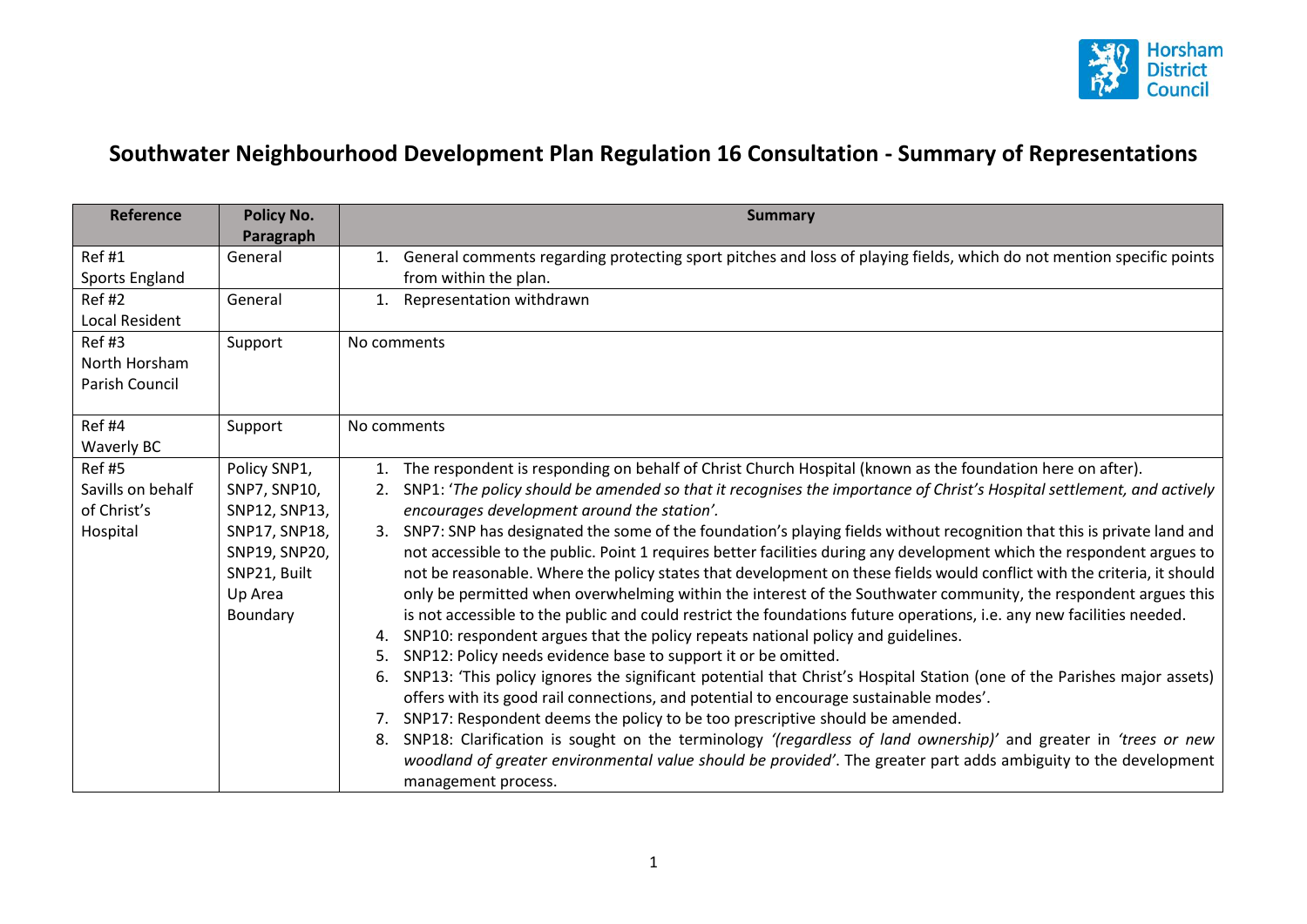

| <b>Reference</b>                         | <b>Policy No.</b><br>Paragraph                                                                                                                       | <b>Summary</b>                                                                                                                                                                                                                                                                                                                                                                                                                                                                                                                                                                                                                                                                                                                                                                                                                                                                                                                                                                                                                                                                                                                                                                                                                                                                                                                                                                                                                                                                                                                                                                                                                                                                                                                                                                                                                             |
|------------------------------------------|------------------------------------------------------------------------------------------------------------------------------------------------------|--------------------------------------------------------------------------------------------------------------------------------------------------------------------------------------------------------------------------------------------------------------------------------------------------------------------------------------------------------------------------------------------------------------------------------------------------------------------------------------------------------------------------------------------------------------------------------------------------------------------------------------------------------------------------------------------------------------------------------------------------------------------------------------------------------------------------------------------------------------------------------------------------------------------------------------------------------------------------------------------------------------------------------------------------------------------------------------------------------------------------------------------------------------------------------------------------------------------------------------------------------------------------------------------------------------------------------------------------------------------------------------------------------------------------------------------------------------------------------------------------------------------------------------------------------------------------------------------------------------------------------------------------------------------------------------------------------------------------------------------------------------------------------------------------------------------------------------------|
|                                          |                                                                                                                                                      | 9. SNP19: The requirement of a Heritage Statement is argued to be too 'onerous' on developers' and landowners' costs.<br>10. SNP20: School may wish to undertake work that'd only be in interests of the school's, thus constrained by the policy<br>11. SNP21: The policy makes no provision for employment space, which the foundation has been promoting around Hop<br>Oast roundabout which has been deemed to be deliverable in the site assessments. The respondent recommends the<br>following modification to 21.3:<br>'Policy SNP 21.3 states that: Outside Key Employment Areas and Parish Employment Areas, small scale business<br>units are supported where they are in accordance with the development plan there is an identified need'.<br>12. Built Up Area Boundary: The respondent raises concerns at the proposed reduction to three parts of the Christ Hospital<br>Built Up Area Boundary. The foundation cannot see any policies in the Horsham District Planning framework which<br>allow for this nor in the Issues and Options 2018 review of settlement boundaries to reduce the settlement boundary.<br>The respondent continues that the shaded blue area found in Figure E (Appendix A) of the Landscape Sensitivity Study<br>effectively contradicts this as it shows that a larger BUAB may in fact be more appropriate, with the document<br>concluding that the settlement can include additional development, thus contradicting the BUAB reduction. Another<br>objection to this is raised in relation to recent planning permission obtained (DC/19/0423), an application which the<br>Parish Council did not object to. Furthermore, changes would split Christ's Hospital into smaller settlements which<br>goes against the HDPF. The respondent recommends that the BUAB is extended to the east. |
| Ref#6                                    | Oppose                                                                                                                                               | 'I object unreservedly on the grounds of overdevelopment, overcrowding, noise, congestion and denial of remaining<br>1.<br>farmland'.                                                                                                                                                                                                                                                                                                                                                                                                                                                                                                                                                                                                                                                                                                                                                                                                                                                                                                                                                                                                                                                                                                                                                                                                                                                                                                                                                                                                                                                                                                                                                                                                                                                                                                      |
| Ref #7<br><b>Batcheller</b><br>Monkhouse | Have<br>comments.<br>Policy SNP1,<br>SNP2, SNP4.<br>Sustainability<br>Appraisal.<br>Southwater<br>Landscape<br>Sensitivity and<br>Capacity<br>Study. | 1. The respondent argues that the plan's core principle (SNP1) is not sustainable due to the criteria of having<br>development within 15 minutes walk of Linot Square, whilst there is insufficient shops and businesses. Therefore,<br>relying heavily on Horsham for such services and Christ's Hospital and Horsham rail stations. The core principles states<br>that Southwater will only grow outside of the settlement boundaries yet fails to note the Horsham District Council's<br>Local Plan Review which is considering new settlement boundaries, Towers Hill is one that has been recommended<br>for a boundary in the Issues and Options document 2018. The respondent argues with 1.4km distance to Horsham<br>centre Tower Hill will have better sustainability as Southwater has no train station.<br>Questions are raised on the sustainability of the allocated site due to its distance to Christ's Hospital Station. It is<br>argued that sites 9 and 13 have potential to provide a pedestrian flyover to Horsham, creating better pedestrian access<br>to Christ's Hospital in ten minutes, quicker than from Southwater centre.                                                                                                                                                                                                                                                                                                                                                                                                                                                                                                                                                                                                                                                                                    |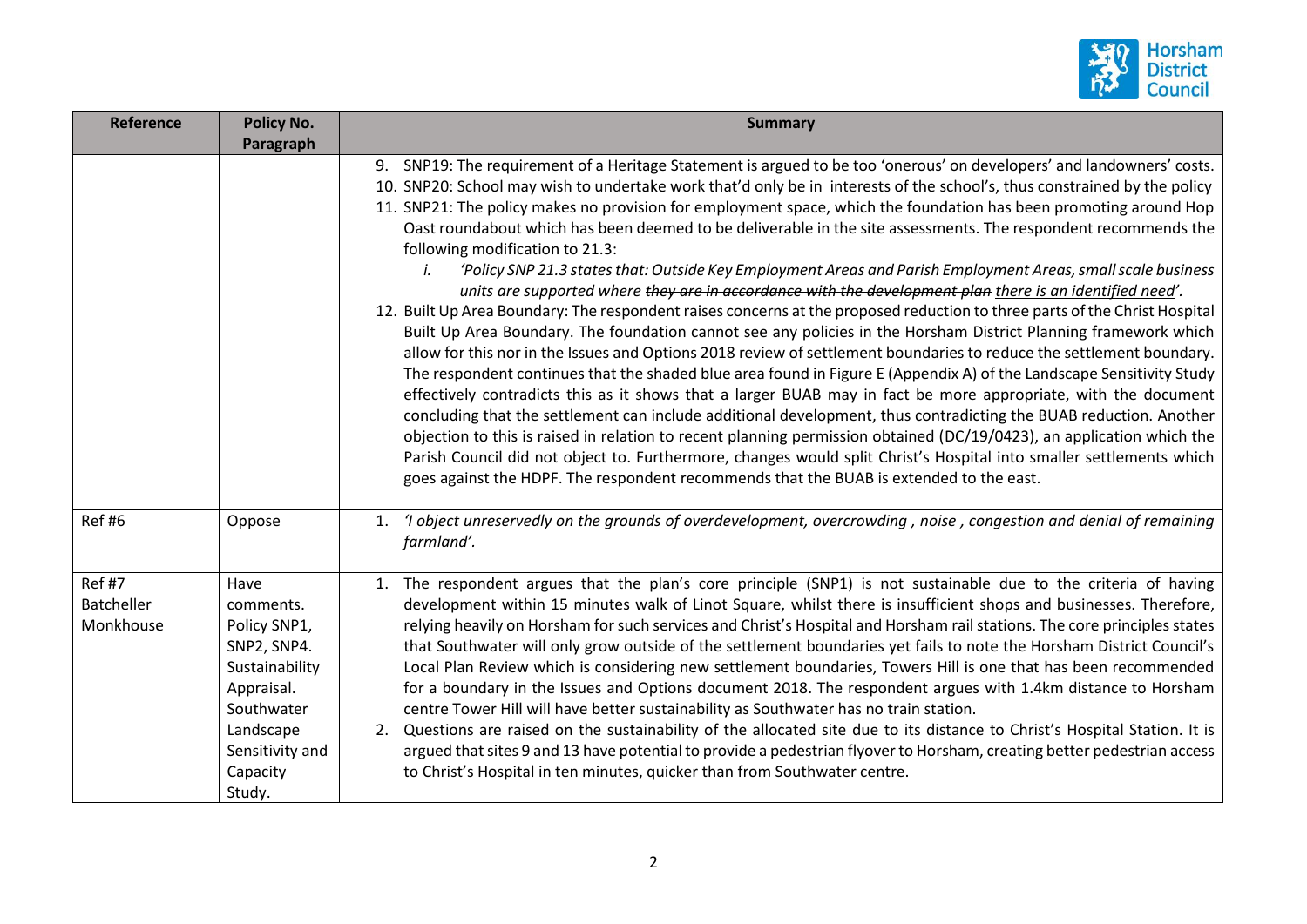

| <b>Reference</b> | <b>Policy No.</b>    | <b>Summary</b>                                                                                                                                                        |
|------------------|----------------------|-----------------------------------------------------------------------------------------------------------------------------------------------------------------------|
|                  | Paragraph            |                                                                                                                                                                       |
|                  | Site                 | 3. Respondent argues that the plan is solely reliant on one site for providing local housing need with concerns that the                                              |
|                  | Assessments.         | highways impact would be severe, failing to meet requirements in the NPPF and potentially seeing a housing shortfall.                                                 |
|                  | <b>Built Up Area</b> | 4. The respondent argues that the allocated site is 'very much detached any train station' resulting in a struggle to avoid                                           |
|                  | Review.              | use of private vehicle, with one large allocation leading to a concentration of vehicle traffic. It is argued that sites 9                                            |
|                  |                      | and 13 would help prevent such concentration of traffic with better proposed pedestrian accessibility to Chist's                                                      |
|                  |                      | Hospital Station. This would not just be helpful for those in employment or education, but also those in the identified                                               |
|                  |                      | need for the older population, circa 72 dwellings, who will also need good accessibility to good transport links.                                                     |
|                  |                      | 5. Option 3 in the SEA/SA only considers Site 1 and 2 in Tower Hill, which were discounted and as they did not have the                                               |
|                  |                      | capacity to accommodate the plan's housing need. However, Option 3 failed to recognise that 7 sites in total were put                                                 |
|                  |                      | forward to the Tower Hill area.                                                                                                                                       |
|                  |                      | 6. The respondent agrees with the medium landscape value and medium landscape susceptibility and sensitivity given                                                    |
|                  |                      | to sites 9 and 13 in the Southwater Landscape Sensitivity and Capacity Study, however, due to the 'enclosed nature                                                    |
|                  |                      | of the area' development could be 'more substantial' and still having the same impact.                                                                                |
|                  |                      | 7. The respondent accepts the Site assessment conclusion on site 9 being sustainable in line with the NPPF but not                                                    |
|                  |                      | conclusion that the site is 'not well related to the existing urban area and would be fairly isolated. Given the close                                                |
|                  |                      | proximity to both Horsham, Christ's Hospital and Southwater, as well as the existing development in Tower Hill itself'.                                               |
|                  |                      | 8. The respondent notes that there are no pavements on Two Mile Ash Road, which both Site 9 and Site 13 gain access                                                   |
|                  |                      | off of with site 9 having pedestrian access to the north of the site to Horsham. The respondent argues that an indicative                                             |
|                  |                      | layout has been proposed for both sites allowing for a public path through Site 13 allowing for good pedestrian access                                                |
|                  |                      | to Christ's Hospital, providing the opportunity for a public foot bridge over the A24, with a by foot journey time of 10                                              |
|                  |                      | minutes. The respondent again agrees with the Southwater Landscape Sensitivity and Capacity conclusions on both<br>sites but development could be 'more substantial'. |
|                  |                      | 9. The respondent does not agree with the Heritage Statement conclusions of the sites' impact on Grade II Listed                                                      |
|                  |                      | Sawyerland which they argue 'could easily be mitigated'. They note that proposed allocated site in the plan was has a                                                 |
|                  |                      | Listed Building on the site with a proposed 100 meter buffer around it, the same came be achieved on Site 13.                                                         |
|                  |                      | 10. The site assessment states that the site benefits from a footpath and bridleway which do not directly connect to the                                              |
|                  |                      | main highway, thus limiting their usefulness, with them needing to be re-connected. The respondent states that they                                                   |
|                  |                      | propose to re-connect the existing public footpaths could be re-connected. The site criteria for public footpath                                                      |
|                  |                      | upgrades on the proposed site allocation can be applied to Sites 9 and 13, this would also benefit the community of                                                   |
|                  |                      | Tower Hill. Question raised on plans conclusion of site 13's achievability stating that access requires cooperation with                                              |
|                  |                      | neighbouring site, respondent questions as both sites 9 and 13 have jointly promoted sites have promoted                                                              |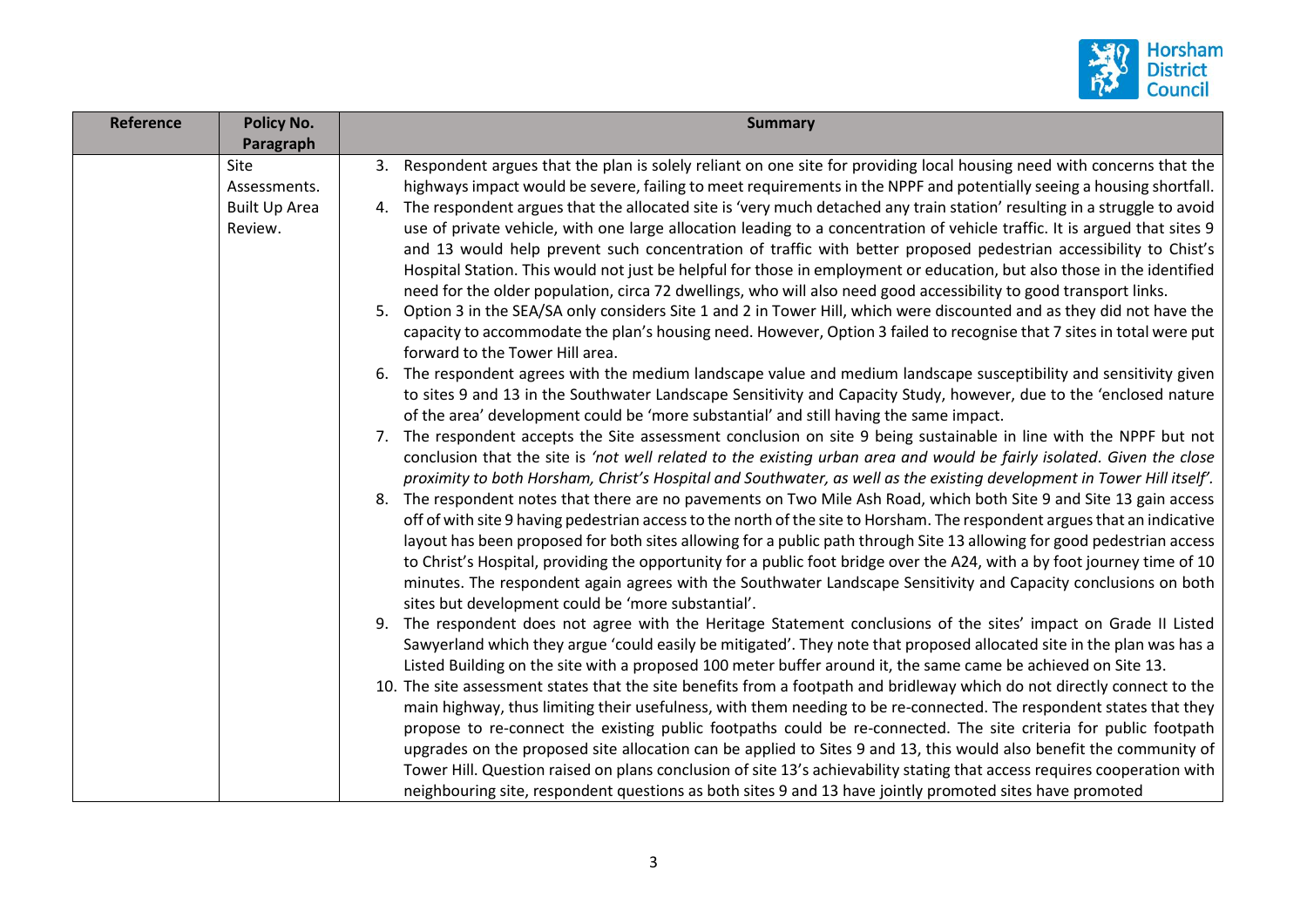

| <b>Reference</b>                 | <b>Policy No.</b><br>Paragraph | <b>Summary</b>                                                                                                                                                                                                                                                                                                                                                                                                                                                                                   |
|----------------------------------|--------------------------------|--------------------------------------------------------------------------------------------------------------------------------------------------------------------------------------------------------------------------------------------------------------------------------------------------------------------------------------------------------------------------------------------------------------------------------------------------------------------------------------------------|
|                                  |                                | 11. Responded argues the plan has 'overlooked HDC's conclusion for a secondary settlement boundary for Tower Hill.                                                                                                                                                                                                                                                                                                                                                                               |
| Ref#8<br>Henfield PC             | Support<br>General             | 1. Supports the plan and endorse policies SNP1.3, SNP3.1 and SNP10.1.                                                                                                                                                                                                                                                                                                                                                                                                                            |
| Ref #9<br>Denne NC               | Support<br>General             | 'We fully support maintaining the strategic gap between Horsham and Southwater in terms of restricting housing<br>1.<br>development and maintaining the green aspect over Horsham Town in the Tower Hill and Denne Hill areas'.                                                                                                                                                                                                                                                                  |
| Ref #10                          | Support with<br>Modifications  | 1. I feel that the sports facility will be an asset to the area, however the additional housing will put enormous pressure<br>on the infrastructure especially with regard to increased traffic and utilities                                                                                                                                                                                                                                                                                    |
| <b>Ref#11</b>                    | Oppose<br>General              | 1. Opposes plan as Southwater has taken enough housing, closing 9 holes on golf course for housing would negatively<br>impact the facility. The area is short on basic facilities (schools, medical facilities and transport infrastructure) whilst<br>the road from the park and ride is too small and dangerous. The proposed allocation proposes another floodlight<br>sports pitch when there already some on 'the other side'. Suggest that that current community facilities are improved. |
| <b>Ref#12</b>                    | Oppose<br>General              | 1. Argues that the housing is not needed and that schools, doctors and police should be provided before housing.                                                                                                                                                                                                                                                                                                                                                                                 |
| <b>Ref#13</b>                    | Oppose<br>General              | 1. Argues that the housing is not needed and that schools, doctors and police should be provided before housing.                                                                                                                                                                                                                                                                                                                                                                                 |
| <b>Ref #14</b><br>Southern Water | Support<br>General             | 'we have reviewed the document and are pleased to note that our comments submitted for the Regulation 14<br>1.<br>consultation have been addressed, and we therefore have no further comments to make'.                                                                                                                                                                                                                                                                                          |
| Ref #15                          | Support<br>SNP7                | 1. The golf course should not be reduced to 9 holes, as it will reduce the number of players and is home to wildlife such<br>as deer, buzzards, weasels, slow worms etc which would be negatively affected by the below.                                                                                                                                                                                                                                                                         |
| <b>Ref#16</b>                    | Support<br>SNP.7.1&2           | 1. Wishes to the retention of all holes at the Golf Course.                                                                                                                                                                                                                                                                                                                                                                                                                                      |
| <b>Ref#17</b>                    | Support<br>$3 - SNP1$          | Supports core principles, especially no coalescence between settlements.<br>1.<br>2. Argues that there is limited capacity on the highway network and housing development should be limited.                                                                                                                                                                                                                                                                                                     |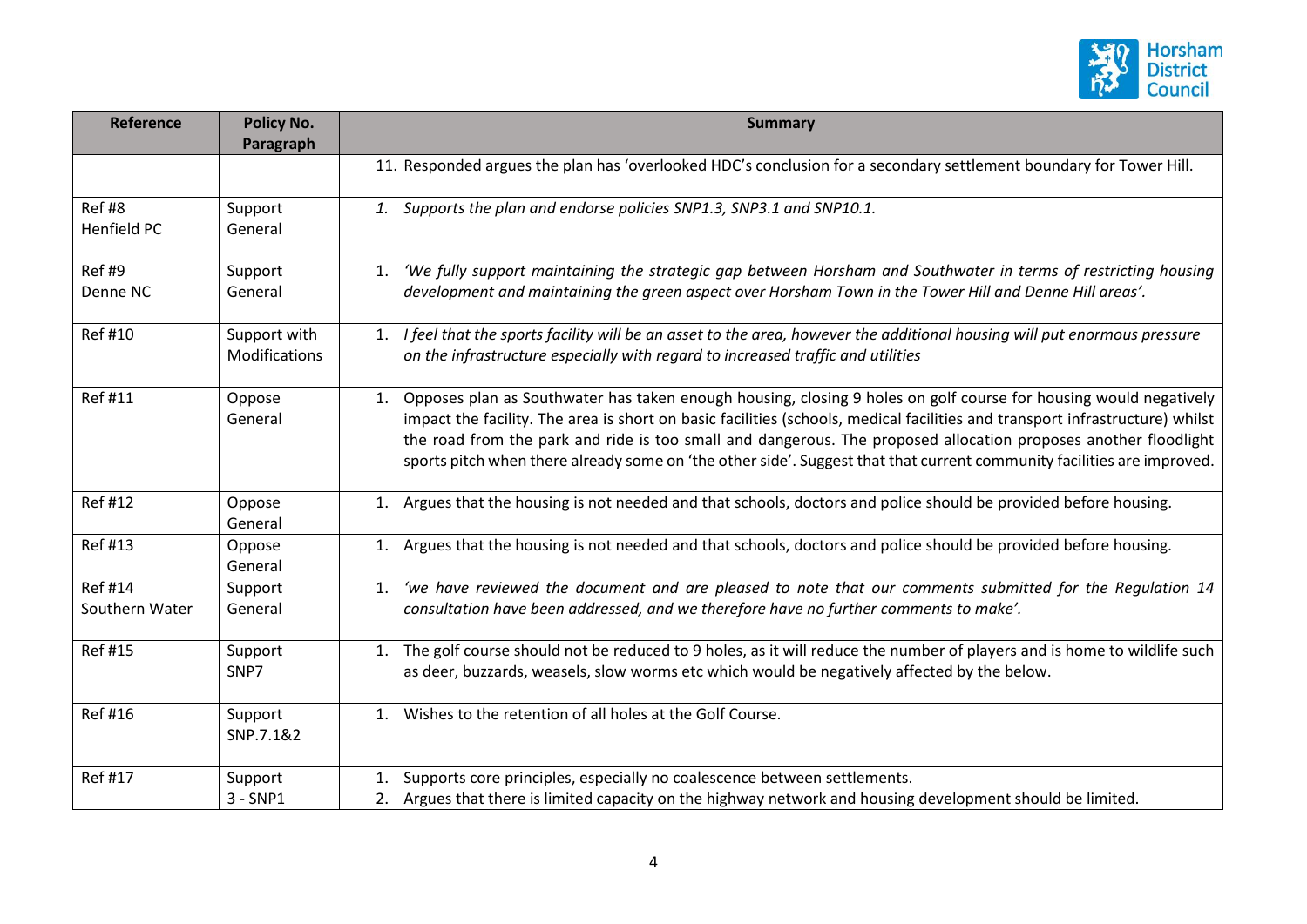

| <b>Reference</b>                        | <b>Policy No.</b><br>Paragraph                            | <b>Summary</b>                                                                                                                                                                                                                                                                                                                                                                                                                                                                                                                                                                                                                                                                                                                                                                                                                                                                                                                                                                                                                                                                                                                                                                                                                                                                                                                                                                                                                                                                                                                                                                                                                                                                                                                                                                                                                                                                                                                                                                                                                                                                                                                                                                                                                                                                                                                                                                                                                                                                                             |
|-----------------------------------------|-----------------------------------------------------------|------------------------------------------------------------------------------------------------------------------------------------------------------------------------------------------------------------------------------------------------------------------------------------------------------------------------------------------------------------------------------------------------------------------------------------------------------------------------------------------------------------------------------------------------------------------------------------------------------------------------------------------------------------------------------------------------------------------------------------------------------------------------------------------------------------------------------------------------------------------------------------------------------------------------------------------------------------------------------------------------------------------------------------------------------------------------------------------------------------------------------------------------------------------------------------------------------------------------------------------------------------------------------------------------------------------------------------------------------------------------------------------------------------------------------------------------------------------------------------------------------------------------------------------------------------------------------------------------------------------------------------------------------------------------------------------------------------------------------------------------------------------------------------------------------------------------------------------------------------------------------------------------------------------------------------------------------------------------------------------------------------------------------------------------------------------------------------------------------------------------------------------------------------------------------------------------------------------------------------------------------------------------------------------------------------------------------------------------------------------------------------------------------------------------------------------------------------------------------------------------------------|
|                                         | $4 - 4.24$<br>5, 5.7 - SNP7<br>7 - SNP13.4<br>8 - SNP19.2 | Supports the designation of open spaces, if development is proposed then alternative improved facility is needed.<br>3.<br>the provision and maintenance of non-motorised routes is supported. Any development proposal which may affect<br>4.<br>any of these routes, visually, aesthetically, or in any other respect affect such a route should be refused.<br>Parish Heritage Assets are vital to a community's sense of identity and should be protected.<br>5.<br>Include Horsham Golf Club in the Community Infrastructure list (para 2.23)<br>6.                                                                                                                                                                                                                                                                                                                                                                                                                                                                                                                                                                                                                                                                                                                                                                                                                                                                                                                                                                                                                                                                                                                                                                                                                                                                                                                                                                                                                                                                                                                                                                                                                                                                                                                                                                                                                                                                                                                                                   |
| <b>Ref#18</b><br>Thakeham Homes<br>Ltd. | Policy SNP2                                               | Respondent supports the plan but raises concerns regarding the number of housing in Policy SNP2, which has been<br>1.<br>raised previously in their representation at Regulation 14 consultation, it is felt that this hasn't been addressed. It is<br>argued that a broader distribution of housing within the Parish 'should be adopted in order to maintain the vitality of<br>smaller settlements'. The single allocation may falter the plan's delivery of housing, the respondent is 'concerned that<br>the plan as presented does not provide sufficient resilience for ensuring delivery and we would urge that the Local<br>Authority and examiner seek to address this issue in full before any recommendations for a referendum is made'.<br>2. The housing number (420 – 460) is noted but the respondent feels that the plans mentioning of a housing shortage<br>indicates that a greater quantum is needed over the plan period.<br>The respondent notes that the site they represent, Land to the West of Worthing Road is less than 1km from Horsham<br>3.<br>Town Centre, a wider range of facilities and services. It is well connected to the BUAB, unconstrained by national policy<br>designations, with minimal need for infrastructure.<br>The respondent states that the site is available in line National Planning Policy Guidance (NPPG) Paragraph 21 for<br>4.<br>residential development within the next five years, as they have a legal agreement with the landowners.<br>Respondent argues that their site could deliver much needed housing, an application has bee made on the site already<br>5.<br>(Ref: DC/18/0944) which has supporting documents which demonstrate suitability and should be allocated in the plan.<br>With a planning application (DC/18/0944) being determined and the respondent's track record in delivering housing<br>6.<br>shows they are in line with NPPG Paragraph 21.<br>'For the reasons above, the site is considered to be available, suitable and achievable, and therefore deliverable in<br>7.<br>accordance with the NPPG. As such, we consider that the site could provide much needed housing development within<br>the plan period'.<br>The respondent concludes that 'As such, it is our view that the SNP should include this site to ensure that the NP<br>8.<br>strategy and District's spatial strategy is robust and resilient to change'.<br>Attached is the site boundary of Land to the West of Worthing Road.<br>9. |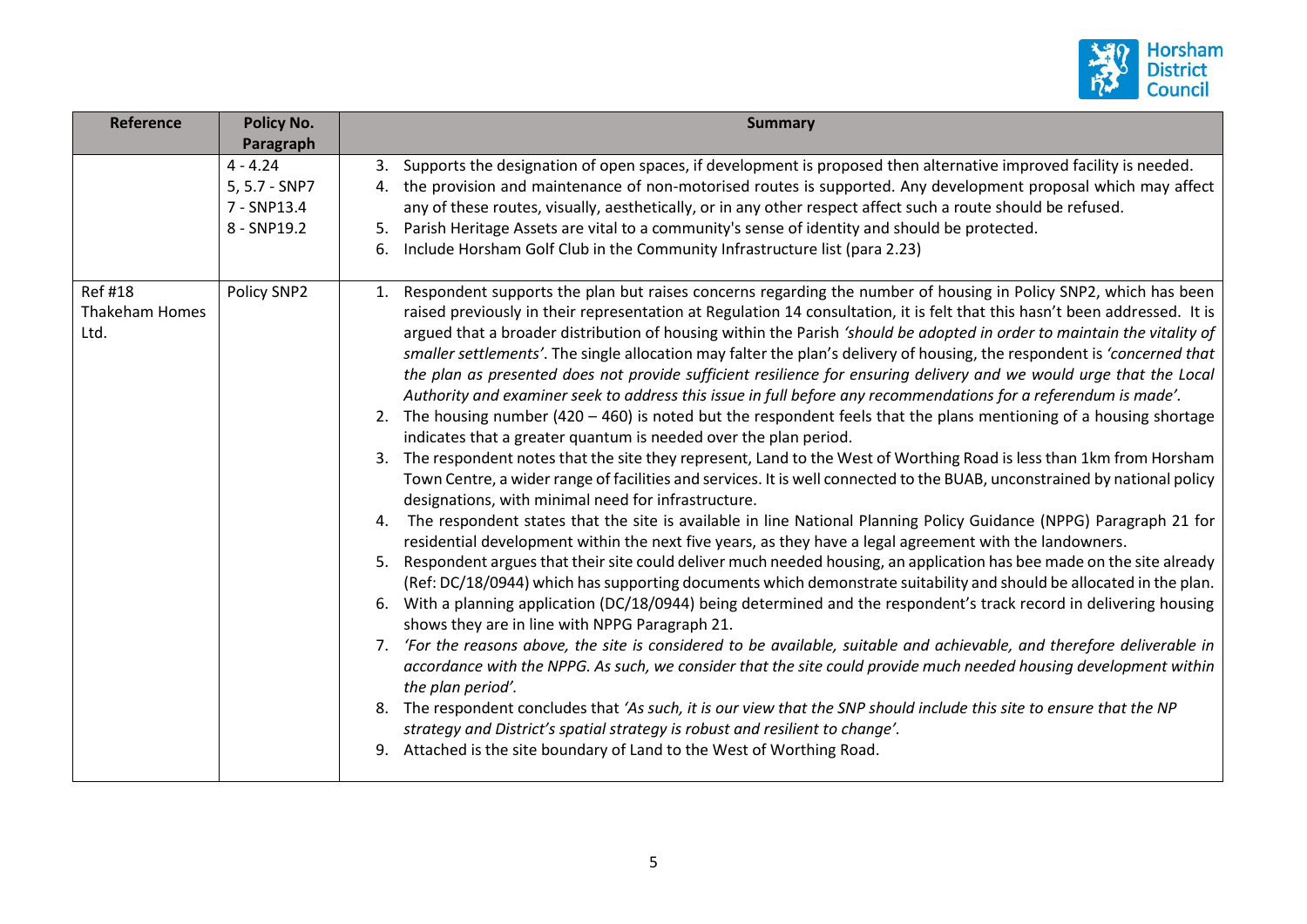

| <b>Reference</b>                       | <b>Policy No.</b>                                                                  | <b>Summary</b>                                                                                                                                                                                                                                                                                                                                                                                                                                                                                                                                                                                                                                                                                                                                                                                                                                   |
|----------------------------------------|------------------------------------------------------------------------------------|--------------------------------------------------------------------------------------------------------------------------------------------------------------------------------------------------------------------------------------------------------------------------------------------------------------------------------------------------------------------------------------------------------------------------------------------------------------------------------------------------------------------------------------------------------------------------------------------------------------------------------------------------------------------------------------------------------------------------------------------------------------------------------------------------------------------------------------------------|
|                                        | Paragraph                                                                          |                                                                                                                                                                                                                                                                                                                                                                                                                                                                                                                                                                                                                                                                                                                                                                                                                                                  |
| <b>Ref#19</b><br>Environment<br>Agency | Support<br>General                                                                 | 1. 'We are pleased to see that the proposed allocation has been directed to the areas at the lowest probability of flooding<br>and that it is located within Flood Zone 1'.<br>'We are also pleased that our comments from the Regulation 14 consultation regarding adding reference to ensuring<br>2.<br>the development connects to the main public sewer have been taken on board'.<br>'We note the proximity of the woodland, designated as a SSSI, and would recommend that the appropriate buffers are<br>3.<br>in place between the woodland and any development to ensure protection of the SSSI features'.                                                                                                                                                                                                                              |
| <b>Ref#20</b>                          | Oppose                                                                             | 1. It is noted by the council that the respondent opposes planned housing development at Horsham Golf and Fitness,<br>however, this is not a proposed allocation in the Southwater Neighbourhood Plan. It is proposing to allocate the land<br>FOR Formal/Informal Sports Areas (SNP7).                                                                                                                                                                                                                                                                                                                                                                                                                                                                                                                                                          |
| <b>Ref#21</b>                          | Support<br>$3 - SNP1$<br>$4 - 4.24$<br>5, 5.7 - SNP7<br>7 - SNP13.4<br>8 - SNP19.2 | Supports the Core Principles, especially that of no coalescence.<br>1.<br>Argues that there is limited capacity on the highway network and housing development should be limited.<br>Supports the designation of open spaces, if development is proposed then an alternative improved facility is needed.<br>3.<br>The provision and maintenance of non-motorised routes is supported. Any development proposal which may affect<br>4.<br>any of these routes, visually, aesthetically, or in any other respect affect such a route should be refused. Parish<br>Heritage Assets are vital to a community's sense of identity and should be protected.<br>Parish Heritage Assets are vital to a community's sense of identity and should be protected.<br>5.<br>Include Horsham Golf Club in the Community Infrastructure list (para 2.23)<br>6. |
| <b>Ref #22</b>                         | Oppose<br>SNP 7.1, 7.2                                                             | 1. It is noted by the council that the respondent opposes planned housing development at Horsham Golf and Fitness,<br>however, this is not a proposed allocation in the Southwater Neighbourhood Plan. It is proposing to allocate the land<br>for Formal/Informal Sports Areas (SNP7).                                                                                                                                                                                                                                                                                                                                                                                                                                                                                                                                                          |
| <b>Ref#23</b>                          | Support<br>Policy 12, SNP<br>7.1, 7.2 & 7.3                                        | 1. Respondent argues that it is essential that open spaces are retained for sake of protecting the environment and<br>residents ability to enjoy open space with sporting facilities.<br>2. Argues that the Golf Course is a thriving and growing facility for other golf courses which are closing.<br>Building on open spaces designated for sport and leisure should be resisted.<br>3.                                                                                                                                                                                                                                                                                                                                                                                                                                                       |
| <b>Ref#24</b>                          | Support                                                                            | 'I bring to your attention pages 11, 16, 17, 19, 19, 25, 33'.<br>1.<br>'NB page 19 states The Golf Course as a formal/Informal Sports area (SNP 7.1)'<br>2.                                                                                                                                                                                                                                                                                                                                                                                                                                                                                                                                                                                                                                                                                      |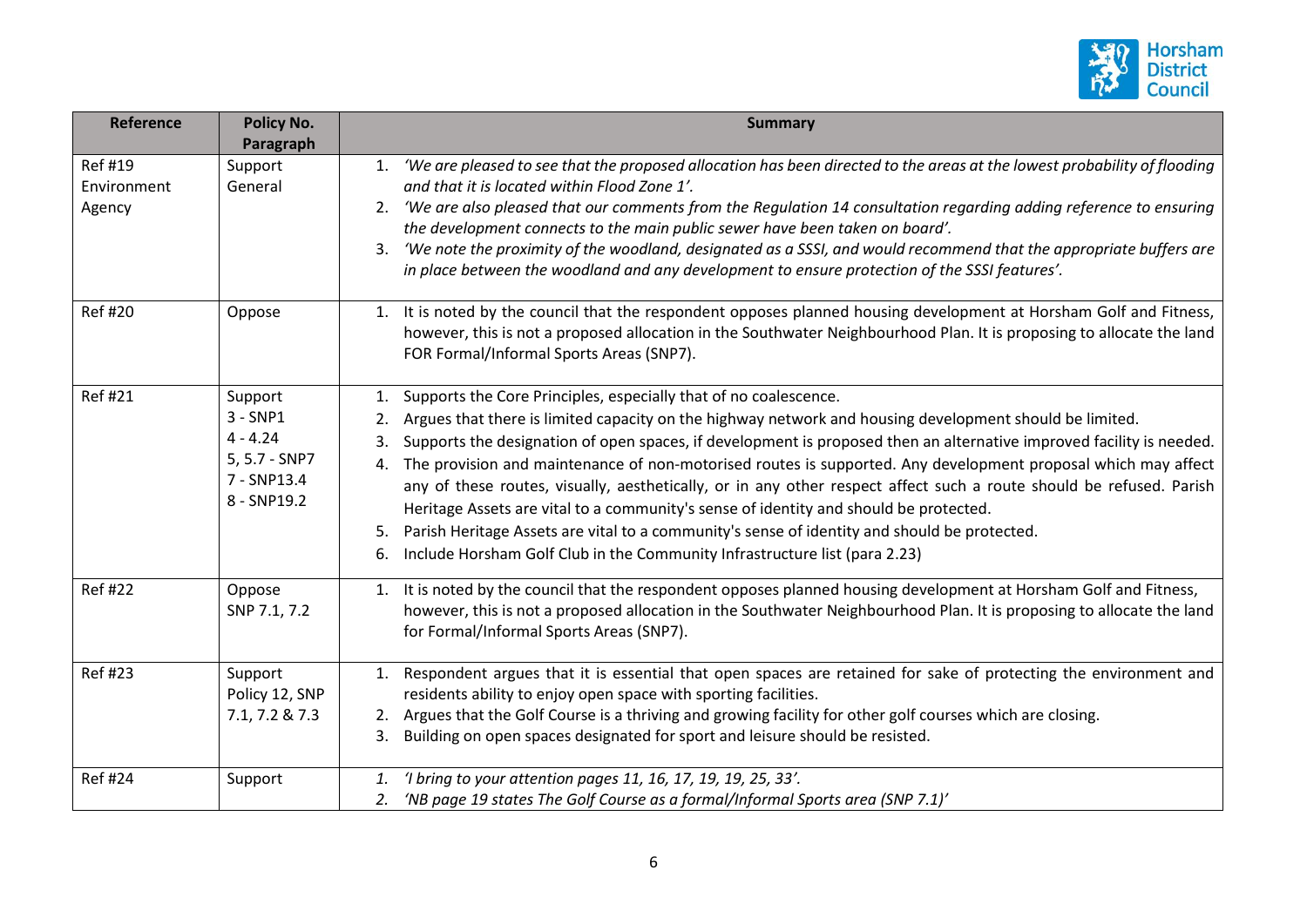

| <b>Reference</b>                                  | <b>Policy No.</b>                                         | <b>Summary</b>                                                                                                                                                                                                                                                                                                                                                                                                                                                                                                                                                                                                                                                                                                                                                                                                                                                                                                                                                                                                                                                                                                                                                                                                                                                                                                                                                                                                                            |
|---------------------------------------------------|-----------------------------------------------------------|-------------------------------------------------------------------------------------------------------------------------------------------------------------------------------------------------------------------------------------------------------------------------------------------------------------------------------------------------------------------------------------------------------------------------------------------------------------------------------------------------------------------------------------------------------------------------------------------------------------------------------------------------------------------------------------------------------------------------------------------------------------------------------------------------------------------------------------------------------------------------------------------------------------------------------------------------------------------------------------------------------------------------------------------------------------------------------------------------------------------------------------------------------------------------------------------------------------------------------------------------------------------------------------------------------------------------------------------------------------------------------------------------------------------------------------------|
|                                                   | Paragraph                                                 |                                                                                                                                                                                                                                                                                                                                                                                                                                                                                                                                                                                                                                                                                                                                                                                                                                                                                                                                                                                                                                                                                                                                                                                                                                                                                                                                                                                                                                           |
|                                                   |                                                           | 3. 'With restrictions on development (SNP7.2)'                                                                                                                                                                                                                                                                                                                                                                                                                                                                                                                                                                                                                                                                                                                                                                                                                                                                                                                                                                                                                                                                                                                                                                                                                                                                                                                                                                                            |
|                                                   |                                                           | Please note: clarification has been sought by Horsham District Council on whether the whole of the representation was sent.                                                                                                                                                                                                                                                                                                                                                                                                                                                                                                                                                                                                                                                                                                                                                                                                                                                                                                                                                                                                                                                                                                                                                                                                                                                                                                               |
| <b>Ref #25</b>                                    | Support with<br>Comments<br>SNP 7.1, 7.2,<br>13.4, 1, 1.3 | March 2019 document 'Review of Public Open Spaces in Southwater concludes the gold course meets the criteria of<br>1.<br>designation for 'informal/formal Sports Areas. Paragraph 5.8 states that it seeks to ensure that such spaces are<br>maintained for current and future generations, considered essential for quality of life and vital to health and fitness,<br>therefore the respondent supports Policy 7 of the plan.<br>Supports SNP 7.1<br>2.<br>Supports SNP13 this aims to protect 'various, well used, rights of way', described as promoted routes on Policies Map.<br>3.<br>Supports Policy 1 as any development on the golf course would conflict with the core principles. Supports 1.3 which<br>4.<br>states that development must result in the coalescence of the settlements of Southwater, Christs Hospital and Tower<br>Hill, either with one another or Horsham town.                                                                                                                                                                                                                                                                                                                                                                                                                                                                                                                                          |
| <b>Ref#26</b>                                     | Support<br>Para 5.7, 5.8<br>SNP7.1.                       | 1. Respondent supports the proposed formal/informal sports areas designation of Horsham Gold course.                                                                                                                                                                                                                                                                                                                                                                                                                                                                                                                                                                                                                                                                                                                                                                                                                                                                                                                                                                                                                                                                                                                                                                                                                                                                                                                                      |
| <b>Ref #27</b><br>Gladman<br>Developments<br>Ltd. |                                                           | 1. The respondent wishes 'to highlight the issues with the plan as currently presented and its relationship with National<br>and local planning policy'. The respondent describes how plans must meet the 'basic conditions' as set out in 8(2) of<br>Schedule 4b of the Town and Country Planning Act 1990 (as amended) before proceeding to referendum. The<br>respondent notes paragraph 214 of the revised NPPF which states that which states that plans submitted on or before<br>24 January 2019 will be examined against the NPPF 2012, Southwater was submitted after this date.<br>2. The respondent notes the publication of the revised NPPF by MHCLG on 19 February 2019, setting out the<br>Government's planning policies for England. Stating that<br>'Crucially, the changes to national policy reaffirm the Government's commitment to ensuring up to date plans<br>İ.<br>are in place which provide a positive vision for the areas which they are responsible for to address the housing,<br>economic, social and environmental priorities to help shape future local communities for future generations'.<br>Adding further paragraphs 13 and 14 of the NPPF 2019.<br>ii.<br>The revised NPPF states that Neighbourhood planning empowers local communities to deliver a shared vision 'for<br>3.<br>their area in order to shape, direct and help deliver sustainable development needed to meet identified housing |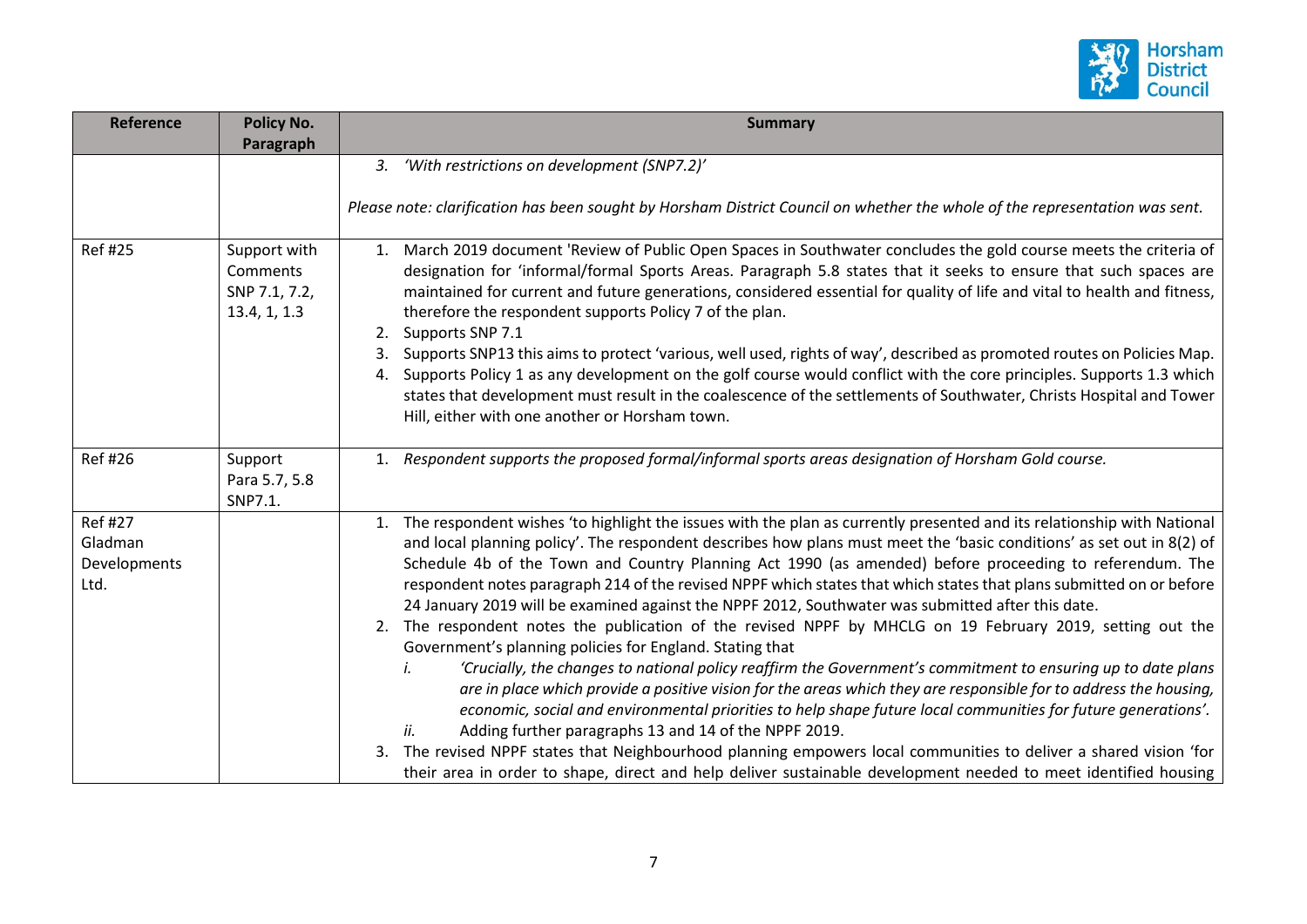

| <b>Reference</b> | <b>Policy No.</b> | <b>Summary</b>                                                                                                                                                                                                                                                                                                                                                                                                                                                                                                                                                                                                                                                                                                                                                                                                                                                                                                                                                                                                                                                         |
|------------------|-------------------|------------------------------------------------------------------------------------------------------------------------------------------------------------------------------------------------------------------------------------------------------------------------------------------------------------------------------------------------------------------------------------------------------------------------------------------------------------------------------------------------------------------------------------------------------------------------------------------------------------------------------------------------------------------------------------------------------------------------------------------------------------------------------------------------------------------------------------------------------------------------------------------------------------------------------------------------------------------------------------------------------------------------------------------------------------------------|
|                  | Paragraph         |                                                                                                                                                                                                                                                                                                                                                                                                                                                                                                                                                                                                                                                                                                                                                                                                                                                                                                                                                                                                                                                                        |
|                  |                   | needs'. They also state other requirements such as general conformity with Local planning policies, not promoting<br>less development and request a housing number from the LPA where one cannot be obtained.<br>4. Respondent notes the updated Planning Practise Guidance published on 13 September 2018 providing clarity on the<br>revised NPPF (June 2018). Whilst a draft neighbourhood plan must be in general conformity with policies of the<br>adopted development plan, it must also provide flexibility and consider the reasoning and emerging evidence base<br>informing the emerging Local Plan. For example, taking consideration for the up-to-date housing needs.<br>'Where a neighbourhood plan is being brought forward before an up-to-date Local Plan is in place, the<br>qualifying body and local planning authority should discuss and aim to agree the relationship between the<br>policies in the emerging Neighbourhood Plan, the emerging Local Plan and the adopted Development Plan'<br>(PPG Reference ID: 50-001-20160519).            |
|                  |                   | 5. The respondent reaffirms that to meet the 'basic conditions' Southwater's neighbourhood plan must conform with<br>the 'strategic policy requirements set out in the adopted Development Plan, this being The Horsham District Planning<br>Framework (HDPF) which has a requirement of 16,000 dwellings between 2011 and 2031 (800 dwellings per year).<br>The respondent notes that Horsham District Council is currently undertaking a review of the HDPF, this will cover the<br>period from 2018 to 2036. 'With this in mind, Gladman suggest sufficient flexibility is provided in the policies of the<br>plan to safeguard the SNP from conflicting with future development proposals should they be required'.<br>6. With this, the respondent quotes section 38(5) of the Planning and Compulsory Purchase Act 2004:<br>'if to any extent, a policy contained in a development plan for an area conflicts with another policy in the<br>İ.<br>development plan the conflict must be resolved in favour of the policy which is contained in the last document |
|                  |                   | to be adopted, approached, or published (as the case may be).'<br>7. The respondent acknowledges that Policy SNP1 - Core Principles (SNP1.3), preventing coalescence can help keep the<br>existing identities of existing settlements, however, 'the policy is ambiguous and appears to be an attempt to preclude<br>any development whatsoever from coming forward in the gap between the three built up areas. In this regard there<br>appears to be no supporting evidence to support this element of the policy, nor a description/map of the extent of land<br>proposed to be protected, nor the limits on the scale of development therein'.<br>8. Respondent argues that 'there is no justification within the SNP for the additional protection of land between the                                                                                                                                                                                                                                                                                            |
|                  |                   | neighbouring settlements of Southwater Village, Christs Hospital and Tower Hill, and equally no matching policy in the<br>Horsham District Planning Framework'<br>9. The respondent also argues that there is no evidence that informs this proposed 'green gap' nor assessment of parcels<br>of land between the named settlements and nor is there evaluation of their relative performance in preventing<br>coalescence. Also there is existing built forms between these settlements such as the, A24, petrol garage, park and                                                                                                                                                                                                                                                                                                                                                                                                                                                                                                                                     |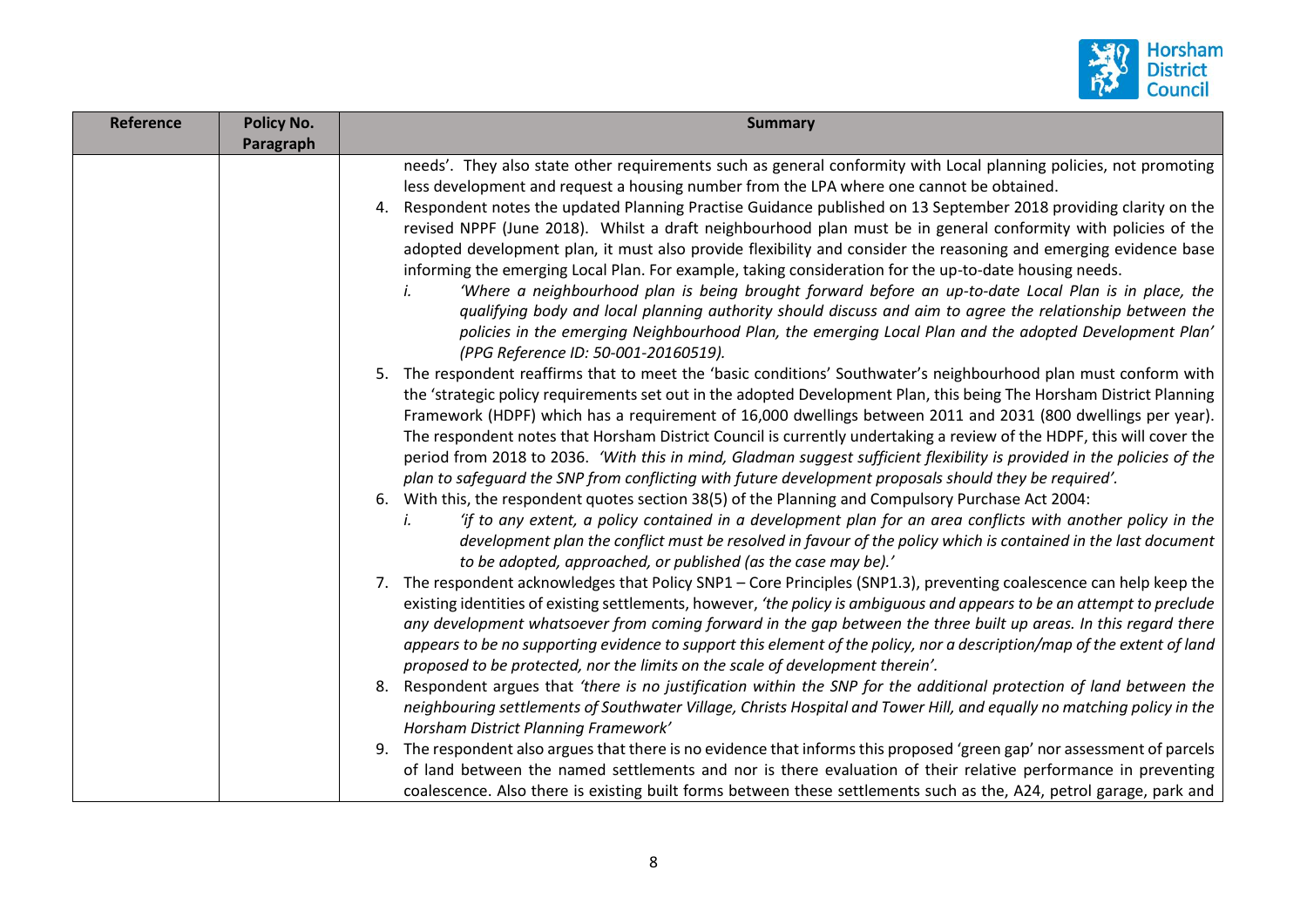

| <b>Reference</b>                                              | <b>Policy No.</b><br>Paragraph | <b>Summary</b>                                                                                                                                                                                                                                                                                                                                                                                                                                                                                                                                                                                                                                                                                                                                                                                                                                                                                                                                                                                                                                                                                                                                                                                                                                                                                                                                                                                                                                                                                                                                                                                                                                                                                                                                                                                                                                                                                                                                                                                                                                                                                                                                                                                                                                                                                                                                                                                                                                                                                                                                                 |
|---------------------------------------------------------------|--------------------------------|----------------------------------------------------------------------------------------------------------------------------------------------------------------------------------------------------------------------------------------------------------------------------------------------------------------------------------------------------------------------------------------------------------------------------------------------------------------------------------------------------------------------------------------------------------------------------------------------------------------------------------------------------------------------------------------------------------------------------------------------------------------------------------------------------------------------------------------------------------------------------------------------------------------------------------------------------------------------------------------------------------------------------------------------------------------------------------------------------------------------------------------------------------------------------------------------------------------------------------------------------------------------------------------------------------------------------------------------------------------------------------------------------------------------------------------------------------------------------------------------------------------------------------------------------------------------------------------------------------------------------------------------------------------------------------------------------------------------------------------------------------------------------------------------------------------------------------------------------------------------------------------------------------------------------------------------------------------------------------------------------------------------------------------------------------------------------------------------------------------------------------------------------------------------------------------------------------------------------------------------------------------------------------------------------------------------------------------------------------------------------------------------------------------------------------------------------------------------------------------------------------------------------------------------------------------|
|                                                               |                                | rise, businesses and farm buildings. The existence of this intervening built-form serves to undermine the justification<br>for policy SNP1.3, the implementation of which could prevent the inherent economic growth and development<br>potential of these farms, businesses and hamlets'.<br>10. The respondent concludes that development should assessed on its own merits, depending on landscape impact, with<br>the policy creating a 'green belt by the back door'. The council have found no justification for protecting the gaps<br>between the settlements in the neighbourhood plan area and for this reason SNP1 is in conflict with basic condition<br>(e).<br>11. On the issue of meeting Local Green Space criteria as set out in national planning policy examples of the examinations<br>of Sedlescombe, Oakley and Dean and Alrewas neighbourhood plans which all saw Local Green Space deletions.<br>12. The respondent argues that the informal Nature Reserve adjacent to Chesworth House does not meet the criteria set<br>out in the NPPF for Local Green Space (namely paragraphs 99 and 100).<br>'Highlighted through a number of Examiner's Reports set out above and other 'made' neighbourhood plans, it<br>i.<br>is considered that the 'Informal Nature Reserve adjacent to Chesworth House' has not been designated in<br>accordance with national policy and guidance and subsequently is not in accordance with the basic conditions'.<br>ii.<br>'Whilst the Parish Council have sought to undertake some form of evidence base it does not overcome the<br>failure to meet the specific policy requirements set out above with regards to the scale of land to be designated<br>and therefore the proposed designation of LGS site b). In terms of meeting the second test there is no evidence<br>base to support that this field is 'demonstrably special to a local community.' In relation to its beauty, it is not<br>of any particular scenic quality. The designation of 'Informal Nature Reserve adjacent to Chesworth House' has<br>not been made in accordance with basic conditions (a) and (d). Gladman therefore recommend that it be<br>deleted as an LGS in its entirety'.<br>13. The respondent concludes they are 'concerned that the plan in its current form does not comply with basic condition<br>(a) in its conformity with national policy and guidance and is contrary to (d) the making of the order contributes to the<br>achievement of sustainable development for the reasons set out above'. |
| <b>Ref #28</b><br><b>West Sussex</b><br><b>County Council</b> |                                | 1. The respondents describes The Strategic Transport Assessment of the Horsham District Planning Framework which<br>tested the cumulative impacts of strategic development, identifying additional travel demand as a result of planned<br>development. 'transport implications of development proposed by the HDPF on the highway network, identify the<br>impacts and appropriate and feasible mitigation. As part of the HDC Local Plan Review the County Council are working<br>in a technical advisor role with Peter Brett Associates for a new transport evidence base study. The forecast within this<br>new document will include all Neighbourhood Plans either 'made' or developing in the District.                                                                                                                                                                                                                                                                                                                                                                                                                                                                                                                                                                                                                                                                                                                                                                                                                                                                                                                                                                                                                                                                                                                                                                                                                                                                                                                                                                                                                                                                                                                                                                                                                                                                                                                                                                                                                                                |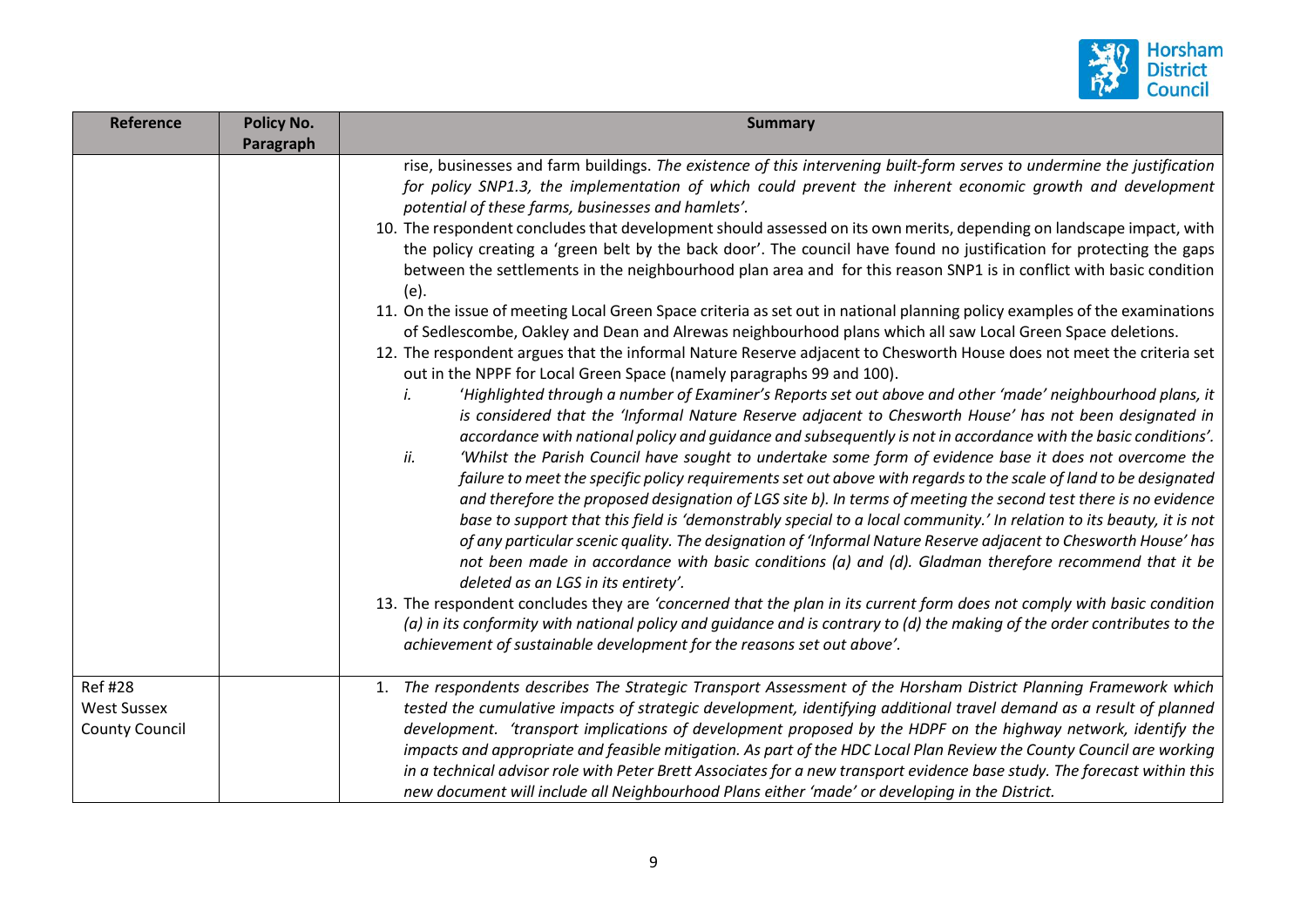

| Reference | Policy No. | <b>Summary</b>                                                                                                                                                                                                                                                                                                                                                                                                                                                                                                                                                                                                  |
|-----------|------------|-----------------------------------------------------------------------------------------------------------------------------------------------------------------------------------------------------------------------------------------------------------------------------------------------------------------------------------------------------------------------------------------------------------------------------------------------------------------------------------------------------------------------------------------------------------------------------------------------------------------|
|           | Paragraph  |                                                                                                                                                                                                                                                                                                                                                                                                                                                                                                                                                                                                                 |
|           |            | 2. 'As previously stated at Reg 14, it is considered that due to the scale and location of the proposed site allocation in the<br>Southwater Neighbourhood Plan, the level of growth proposed is not in accordance with the background level growth<br>assumptions in the 2013 Strategic Transport Assessment'.                                                                                                                                                                                                                                                                                                 |
|           |            | 3. 'A completed transport mitigation strategy, to be agreed with the Highway Authority, for the forecasted travel demand<br>is required before the site is allocated for development in the Southwater Neighbourhood Plan'.                                                                                                                                                                                                                                                                                                                                                                                     |
|           |            | The respondent outlines their key concerns of the plan:<br>4.                                                                                                                                                                                                                                                                                                                                                                                                                                                                                                                                                   |
|           |            | The proposed allocation is not in conformity with the adopted Local Plan and the transport forecasting assumptions<br>used to evidence it.                                                                                                                                                                                                                                                                                                                                                                                                                                                                      |
|           |            | The County Council, as Highway Authority, was not consulted over the transport assessment methodology, and<br>therefore the methodology was not agreed.                                                                                                                                                                                                                                                                                                                                                                                                                                                         |
|           |            | 7. The Capacity Assessment work undertaken by WSP for Southwater considers only the consented development of 540<br>homes at Southwater alongside the proposed development of a further 450 homes; it does not consider other<br>development which is likely to contribute to A24 traffic, (notably Land North of Horsham and dwellings at Land west<br>of Horsham not yet built or occupied in October 2018 when the WSP traffic surveys were undertaken) and forecast<br>changes in households and jobs across Horsham District from NTEM (this may result in a figure lower than 17% but<br>higher than 5%). |
|           |            | 8. Therefore, the Capacity Assessment does not constitute a cumulative assessment, which looks at the combined impacts<br>on the junctions considered from committed development.                                                                                                                                                                                                                                                                                                                                                                                                                               |
|           |            | 9. A negative impact is indicated at the A24/A272 Buck Barn junction. This is a key junction in the County road network<br>between strategic routes which is of economic importance.                                                                                                                                                                                                                                                                                                                                                                                                                            |
|           |            | 10. If the Strategic Transport Assessment for the Neighbourhood Plan identifies an unacceptable impact on highway safety,<br>or the residual cumulative impact on the road network would be severe (NPPF 2019 Para 109), suitable and deliverable<br>and cost-effective mitigation needs to be proposed. As required by paragraph 108 of the NPPF Sustainable transport<br>measures should be identified and required to be delivered along with necessary highway mitigation through the<br>allocation policy.                                                                                                 |
|           |            | 11. The TA does not consider sustainable travel modes including whether and what improvements for public transport,<br>cycling and walking would be necessary to conform to or better the suggested vehicular trip generation, which will be<br>based on sites with sustainable travel plans in place.                                                                                                                                                                                                                                                                                                          |
|           |            | 12. Until further Transport Assessment work is completed to an agreed methodology, to identify the impacts and<br>mitigation measures in West Sussex from the proposed allocation, West Sussex County Council consider the Plan does                                                                                                                                                                                                                                                                                                                                                                            |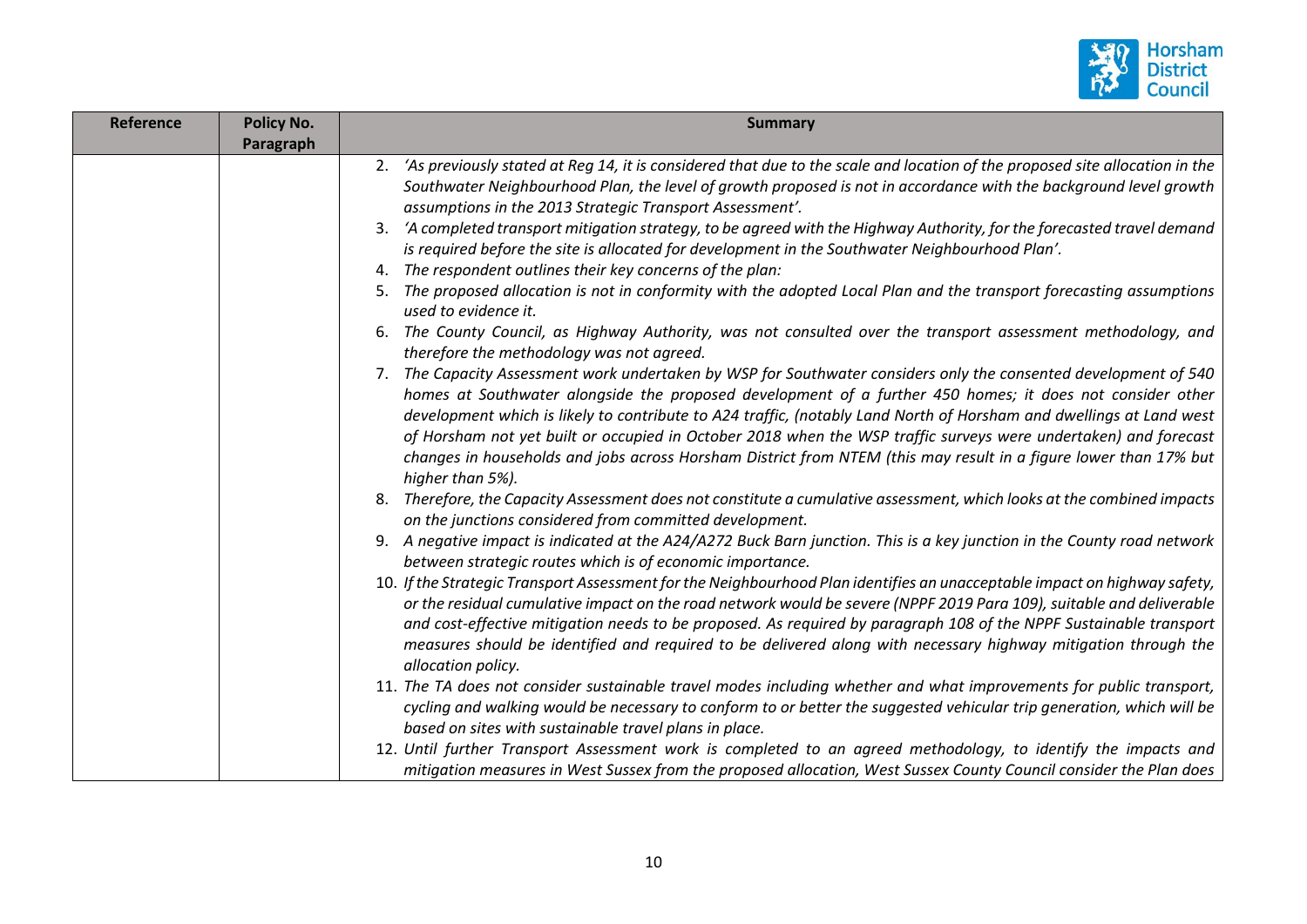

| Reference | <b>Policy No.</b> | <b>Summary</b>                                                                                                                                                                                                                                                                                                                                                                                                                                                                   |
|-----------|-------------------|----------------------------------------------------------------------------------------------------------------------------------------------------------------------------------------------------------------------------------------------------------------------------------------------------------------------------------------------------------------------------------------------------------------------------------------------------------------------------------|
|           | Paragraph         |                                                                                                                                                                                                                                                                                                                                                                                                                                                                                  |
|           |                   | not meet the basic conditions and is contrary to NPPF (Para 109). We would welcome further consideration and                                                                                                                                                                                                                                                                                                                                                                     |
|           |                   | discussion with the Parish and District Councils on ways to resolve this issue.                                                                                                                                                                                                                                                                                                                                                                                                  |
|           |                   | 13. On the matter of Education, the respondent repeats their comments made at Regulation 14 consultation 'the need for                                                                                                                                                                                                                                                                                                                                                           |
|           |                   | school places, and where necessary, the delivery of new schools, should take into account the cumulative development<br>of an area'.                                                                                                                                                                                                                                                                                                                                             |
|           |                   | 14. The allocation of dwellings proposed in the plan would not require a new secondary school.                                                                                                                                                                                                                                                                                                                                                                                   |
|           |                   | 15. The County Council supports the safeguarding of land for education, However, at this time no commitment could be<br>given without the completion of the HDPF Review and cumulative assessment of educational need that takes into<br>consideration future housing allocations and pupil projections.                                                                                                                                                                         |
|           |                   | 16. Further information is sought 'to ensure it is of an adequate size and there would be no obstacles or obstructions that<br>would prevent a future school being delivered'. It is also suggested that the plan makes reference 'to the need to<br>provide sufficient provision for early years, primary school, special school or youth facilities to mitigate the<br>development. The proposed allocation would require the developer to provide for 24 early years places'. |
|           |                   | 17. The amendments made to SNP2 with regards to the Grade II* Great House Farm Listed Building. The respondent addes<br>that the following constraints need to be taken into account, 'For much of the site seasonal ground water levels reach<br>between 0.025m and 0.5m of the surface, and within 0.025m in the west of the site'.                                                                                                                                            |
|           |                   | 18. SNP2.2(c) - There is no details given as how the aims to improve or upgrade walking and cycling to Christ's Hospital<br>railway station as well the Downs Link has no detail as to how this could be achieved or by whom.                                                                                                                                                                                                                                                    |
|           |                   | 19. SNP4.3 – 'Justification would need to be provided within the applicant's Transport Assessment as to whether the site<br>would have a negative impact on the road network or highway safety, in accordance with NPPF Para 109. Any traffic<br>calming would need to take into account adopted WSCC Policy in this regard'.                                                                                                                                                    |
|           |                   | 20. 'the County Council requests that the policy specifically refers to West Sussex County Council's Guidance on Car Parking<br>in Residential Developments and the Car Parking Demand Calculator. The standards are currently being updated and<br>will include a requirement for EV charging points'.                                                                                                                                                                          |
|           |                   | 21. Paragraph 7.21 SNP14.2 - it is considered that the wording is not in line with the NPPF. The following amendment is<br>suggested: 'Where this criteria is not met applications should be refused further justification should be provided by the<br>applicant.'                                                                                                                                                                                                              |
|           |                   | 22. Paragraph 7.21 SNP14.3 - it is considered that the wording is not in line with the NPPF. The following amendment is                                                                                                                                                                                                                                                                                                                                                          |
|           |                   | suggested: 'Where a proposed development would result in the loss of a garage, the application will be refused unless                                                                                                                                                                                                                                                                                                                                                            |
|           |                   | the applicant should provide an evidence of alternative parking elsewhere within the curtilage of the dwelling.'                                                                                                                                                                                                                                                                                                                                                                 |
|           |                   | 23. SNP15.1 - policy is supported.                                                                                                                                                                                                                                                                                                                                                                                                                                               |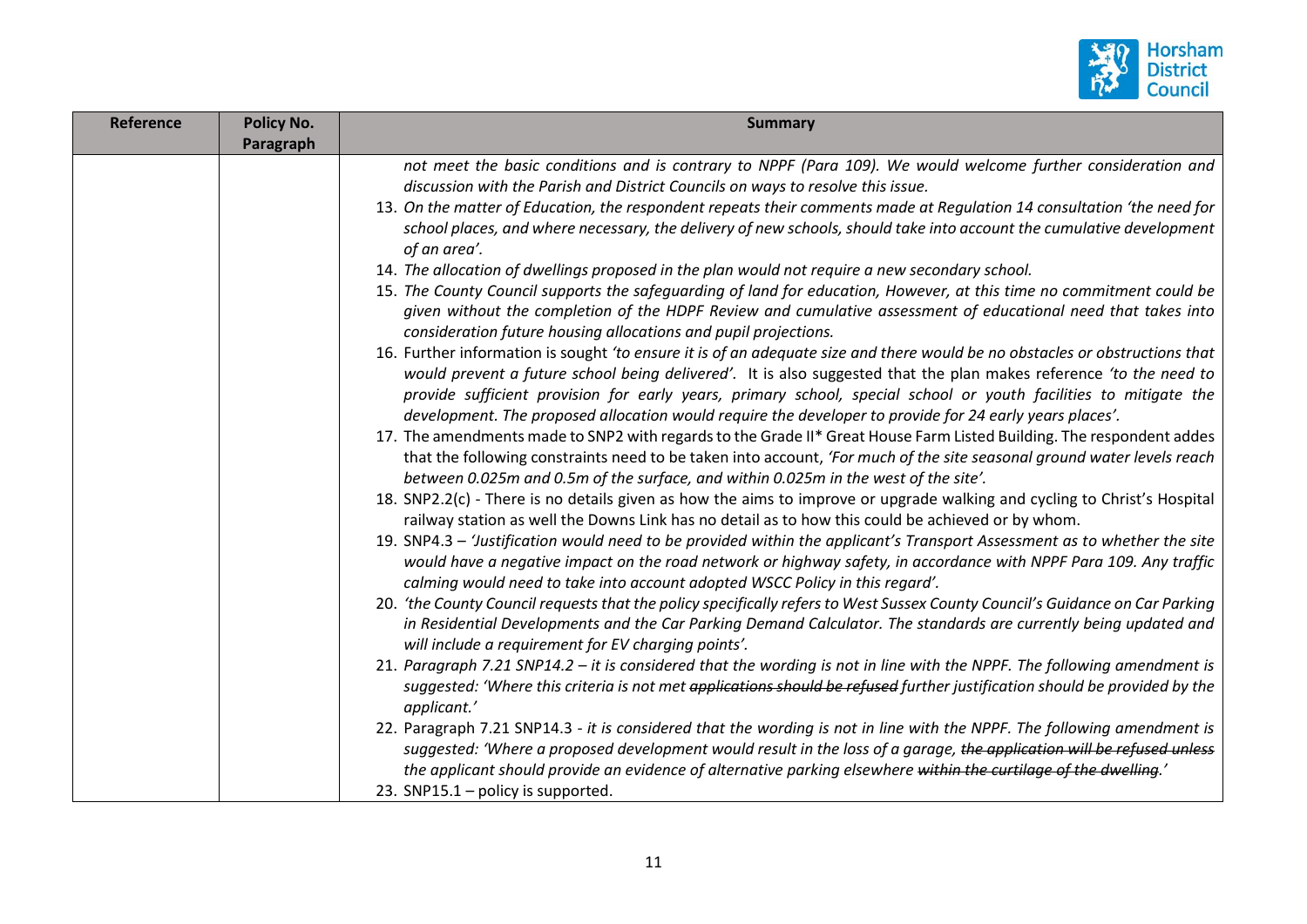

| <b>Reference</b> | <b>Policy No.</b><br>Paragraph                 | <b>Summary</b>                                                                                                                                                                                                                                                                                                                                                                                                                                                                                                                                                                                                                                                                                                                                                                                                                                                                                                                |
|------------------|------------------------------------------------|-------------------------------------------------------------------------------------------------------------------------------------------------------------------------------------------------------------------------------------------------------------------------------------------------------------------------------------------------------------------------------------------------------------------------------------------------------------------------------------------------------------------------------------------------------------------------------------------------------------------------------------------------------------------------------------------------------------------------------------------------------------------------------------------------------------------------------------------------------------------------------------------------------------------------------|
|                  |                                                | 24. SNP22.1 - The following suggestion is made - 'Proposals for the provision of telecommunication infrastructure will be<br>approved supported where they do not have an unacceptable impact on residential amenity'<br>25. SNP22.2 - The amendments made to this policy is supported.<br>Please note: Respondent made partial withdrawal of representation, the objection on Transport, on 16 October 2019 following<br>further work which had been undertaken between the respondent and the promotors of the site regarding the Highway                                                                                                                                                                                                                                                                                                                                                                                   |
|                  |                                                | Capacity Assessment for the proposed housing allocation.                                                                                                                                                                                                                                                                                                                                                                                                                                                                                                                                                                                                                                                                                                                                                                                                                                                                      |
| <b>Ref#29</b>    | Support                                        | 1. 'Supports proposed designations of Denne Park, the Horsham golf and fitness golf course and Horsham football ground'<br>Document 14 Open space assessment - assessment inset 2 NE Southwater (map) and Conclusion recommendation<br>2, ref 4 - designating formal/informal sports area<br>Document 17 - Landscape sensitivity and capacity - LCA Assessments 2b and 2c<br>ii.<br>Document 13 - review of heritage assets - reference map/assessment 11<br>iii.<br>2. 'However we would like to see text/clauses to ensure a balance of formal and informal sporting uses of this land can<br>be maintained in future, and a clause to present its future use in the event that the golf course becomes commercially<br>non viable, or similarly the Horsham football ground becomes non viable'.<br>'In this event; the land should revert to open green space for agricultural, equestrian or informal recreation'.<br>3. |
| <b>Ref#30</b>    | Paragraph 4.1<br>Have<br>comments              | 1. The respondent strongly opposes the proposal for development on sites 4F and 4m, of which the responded was not<br>informed of, stating they were assured the previous month of making their representation that 'assured there was<br>nothing being proposed at this stage'.<br>2. Respondent argues it will cause noise and air pollution, disturbance to life, with concerns to the health of their<br>children.<br>The village would change from a small village into a 'more of a busy town' with impacts on farming and agriculture.<br>Argues that due to recent developments 'schools, dentists and doctors are all over subscribed'.<br>4.<br>Suggested modification: No more development in Southwater.<br>5.                                                                                                                                                                                                    |
| Ref #31<br>Wates | Sustainability<br>Appraisal and<br>Policy SNP2 | 1. Wates Development is making the representation for land west of Worthing Road, Tower Hill (Site 15). The site also<br>comes forward with sites 1 & 7, in the appendix is details in 'how development of the wider area could come forward,<br>complementing one another and delivering a range of different uses that would bring further benefits to the                                                                                                                                                                                                                                                                                                                                                                                                                                                                                                                                                                  |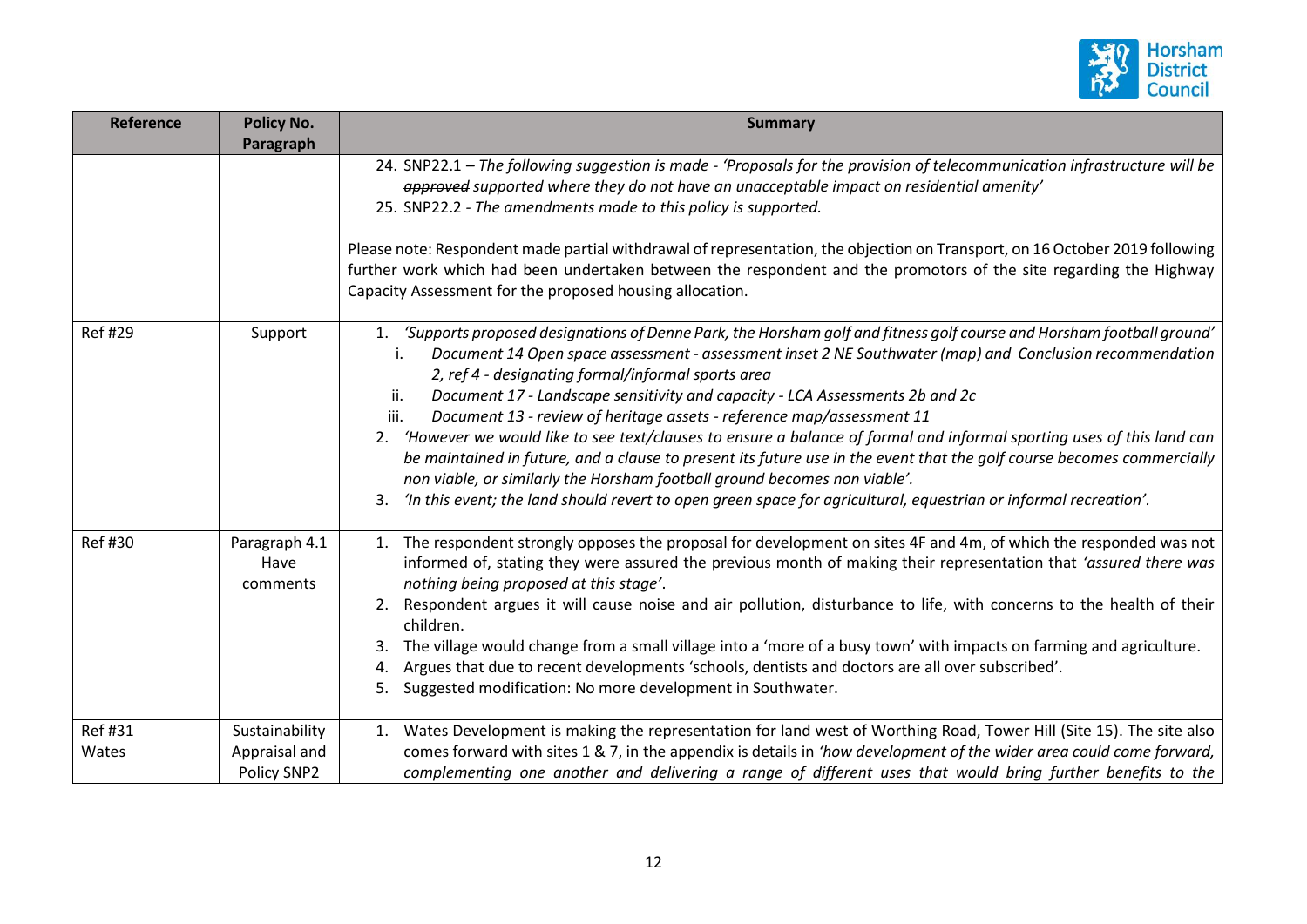

| <b>Reference</b> | <b>Policy No.</b><br>Paragraph | <b>Summary</b>                                                                                                                                                                                                                                                                                                                                                                                                                                                                                                                                                                                                                                                                                                                                                                                                                                                                                                                                                                                                                                                                                                                                                                                                                                                                                                                                                                                                                                                                                                                                                                                                                                                                                                                                                                                                                                                                                                                                                                                                                                                                                                                                                                                                                                                                                                                                                                                                                                                                                                                                                                                                                                                                                                 |
|------------------|--------------------------------|----------------------------------------------------------------------------------------------------------------------------------------------------------------------------------------------------------------------------------------------------------------------------------------------------------------------------------------------------------------------------------------------------------------------------------------------------------------------------------------------------------------------------------------------------------------------------------------------------------------------------------------------------------------------------------------------------------------------------------------------------------------------------------------------------------------------------------------------------------------------------------------------------------------------------------------------------------------------------------------------------------------------------------------------------------------------------------------------------------------------------------------------------------------------------------------------------------------------------------------------------------------------------------------------------------------------------------------------------------------------------------------------------------------------------------------------------------------------------------------------------------------------------------------------------------------------------------------------------------------------------------------------------------------------------------------------------------------------------------------------------------------------------------------------------------------------------------------------------------------------------------------------------------------------------------------------------------------------------------------------------------------------------------------------------------------------------------------------------------------------------------------------------------------------------------------------------------------------------------------------------------------------------------------------------------------------------------------------------------------------------------------------------------------------------------------------------------------------------------------------------------------------------------------------------------------------------------------------------------------------------------------------------------------------------------------------------------------|
|                  |                                | community of Southwater and Tower Hill'. The summaries were made by the respondent at the end of their<br>representation.<br>2. 'Our main concern surrounds the fact that the NP has been submitted to HDC after the transitional arrangements<br>which means that it should be assessed against the current NPPF. This includes the standard methodology for<br>assessing housing need which will increase housing targets in Horsham. The NP does not acknowledge or plan<br>positively for this increasing housing need. This means that the NP does not meet basic condition (a) as it fails to take<br>account of national policies and advice fails to contribute to sustainable development'.<br>3. 'We also have concerns with the approach the Parish have taken to the site selection process of the NP as the scale of<br>development proposed at the single allocation should be considered a strategic development, beyond the scope of a<br>Neighbourhood Plan. Furthermore, landscape analysis considers that the extent of the allocation should be limited to<br>the eastern, less sensitive potion of the site. This means that alternative sites need to be considered to meet the<br>remaining housing need'.<br>'We consider that the Sustainability Appraisal cannot be considered robust and therefore there are doubts that the<br>4.<br>NP would contribute towards the achievement of sustainable development, contrary to the basic conditions'.<br>'In light of the issues above, and for the NP to be consistent with the basic conditions, we would make the following<br>5.<br>recommendations':<br>'Policy SNP2 should be seeking to meet the level of housing need identified through the Government's<br>i.<br>standard methodology (1,082 new homes) or as an minimum commit, within policy, to an early review within<br>2 years;'<br>'It is necessary for the proposed housing allocations to be reviewed and that a number of sites, which fall<br>ii.<br>below the threshold of a strategic site, be allocated to meet the housing requirements of the Parish;'<br>'The supporting Sustainability Appraisal should be reviewed with the scope of Option 3 being reconsidered in<br>iii.<br>order to provide a more fair and balanced view of the implications of this spatial option with the outcomes of<br>the individual site assessments being based upon more robust findings.'<br>Attached to the representation is:<br>6.<br>Appendix One - Vision Document<br>İ.<br>Appendix Two - Reg 14 Representations<br>ii.<br>Appendix Three - Heritage Appraisal<br>iii.<br>Appendix Four - Landscape and Visual Appraisal<br>iv.<br>Appendix Five - Highways Note<br>v. |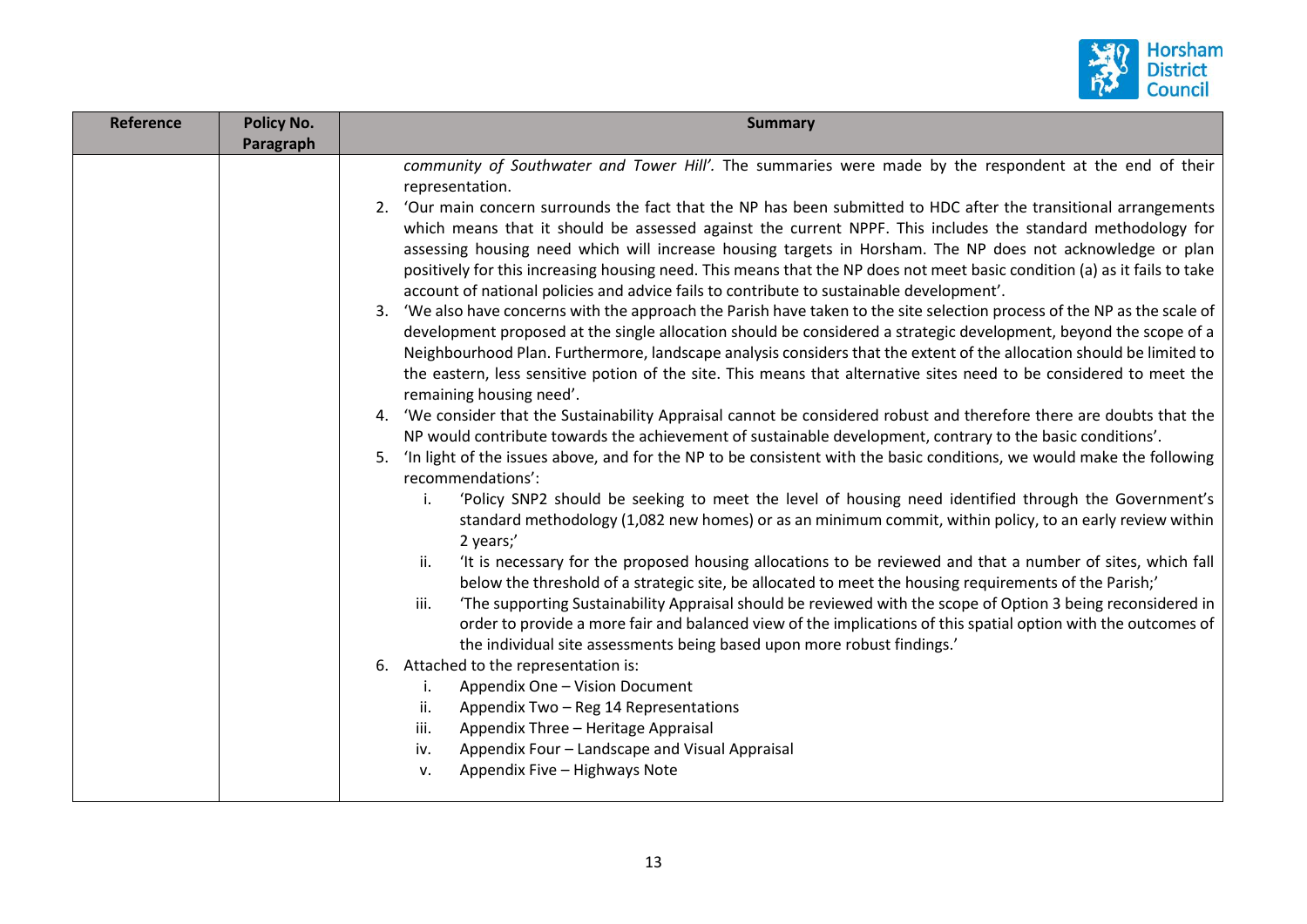

| <b>Reference</b> | <b>Policy No.</b>                                                                                | <b>Summary</b>                                                                                                                                                                                                                                                                                                                                                                                                                                                                                                                                                                                                                                                                                                                                                                                                                                                                                                                                                                                     |
|------------------|--------------------------------------------------------------------------------------------------|----------------------------------------------------------------------------------------------------------------------------------------------------------------------------------------------------------------------------------------------------------------------------------------------------------------------------------------------------------------------------------------------------------------------------------------------------------------------------------------------------------------------------------------------------------------------------------------------------------------------------------------------------------------------------------------------------------------------------------------------------------------------------------------------------------------------------------------------------------------------------------------------------------------------------------------------------------------------------------------------------|
|                  | Paragraph                                                                                        |                                                                                                                                                                                                                                                                                                                                                                                                                                                                                                                                                                                                                                                                                                                                                                                                                                                                                                                                                                                                    |
| Ref #32          | Oppose<br>Paragraph<br>4.11<br>Page 50 of Site<br>Assessment -<br>4f and 4m (site<br>ref. SA119) | 1. The respondent opposes the proposed allocation made in the plan on the grounds of negative impact on Ancient<br>Woodland, Local farming and agriculture.<br>Raises concerns about the impact on house prices of existing dwellings adjacent and the light they currently receive.<br>2.<br>Impacts on local services and schools are raised, dentist and insufficient capacity at primary and secondary schools.<br>3.<br>'Southwater will lose its village feel'.<br>4.<br>The respondent wishes to make an official complaint about how the neighbourhood plan was advertised, being it as<br>5.<br>insufficient. With the proposed site being directly adjacent to their garden, the respondent feels they should have<br>been notified and only found out about it from a neighbour.                                                                                                                                                                                                        |
| <b>Ref#33</b>    | Support with<br>Modifications<br>SNP7                                                            | Supports designation of Horsham Golf Club as a formal/informal sports area, protection of Open Spaces,<br>1.<br>improvements to 'non-motorised routes' through the Golf course, core principles and designation of Denne Parkland<br>as a Heritage Asset (page 33).<br>2. The respondent would like to see text/clauses which maintains the use of the land in future and 'a clause to present<br>its future use in the event that the golf course becomes commercially non viable, or similarly the Horsham football<br>ground becomes non viable. In this event; the land should revert to open green space for agricultural, equestrian or<br>informal recreation'.<br>'to prevent against coalescence, and development on the site such as clubhouse buildings, artificial surfaces, parking,<br>3.<br>seating/stands, more floodlights, Tannoys and increased opening hours - all of which would further deplete the existing<br>amenity of the Denne Park area and neighbouring residences'. |
| <b>Ref#34</b>    | Support<br>SHLAA: SA754,<br>SNP1.1.g,<br>SNP 13.4,<br>SNP1.3 and<br>SNP7.1.a                     | 1. Supports designation of Horsham Golf Club as a formal/informal sports area.<br>Development on this site would lead to detriment to landscape, routes promoted in Neighbourhood Plan Policies Map<br>2.<br>(SNP 13.4) and urbanisation of an rural area contributing to coalescence between Horsham Southwater seeing 'one<br>urban sprawl which is contrary to Southwater's policy and Horsham District's policies'.<br>Following suggested modification is made 'Maintain and continue to improve the existing 18-hole golf course with a<br>3.<br>new club house, as previously proposed. This does not preclude adding additional sport facilities but should not include<br>housings'.                                                                                                                                                                                                                                                                                                      |
| <b>Ref #35</b>   | Oppose SNP7                                                                                      | 1. The respondent opposes proposed development on the Golf Course (NOTE: this unrelated to the plan – it is proposed<br>to be designated as a formal/informal sports area).                                                                                                                                                                                                                                                                                                                                                                                                                                                                                                                                                                                                                                                                                                                                                                                                                        |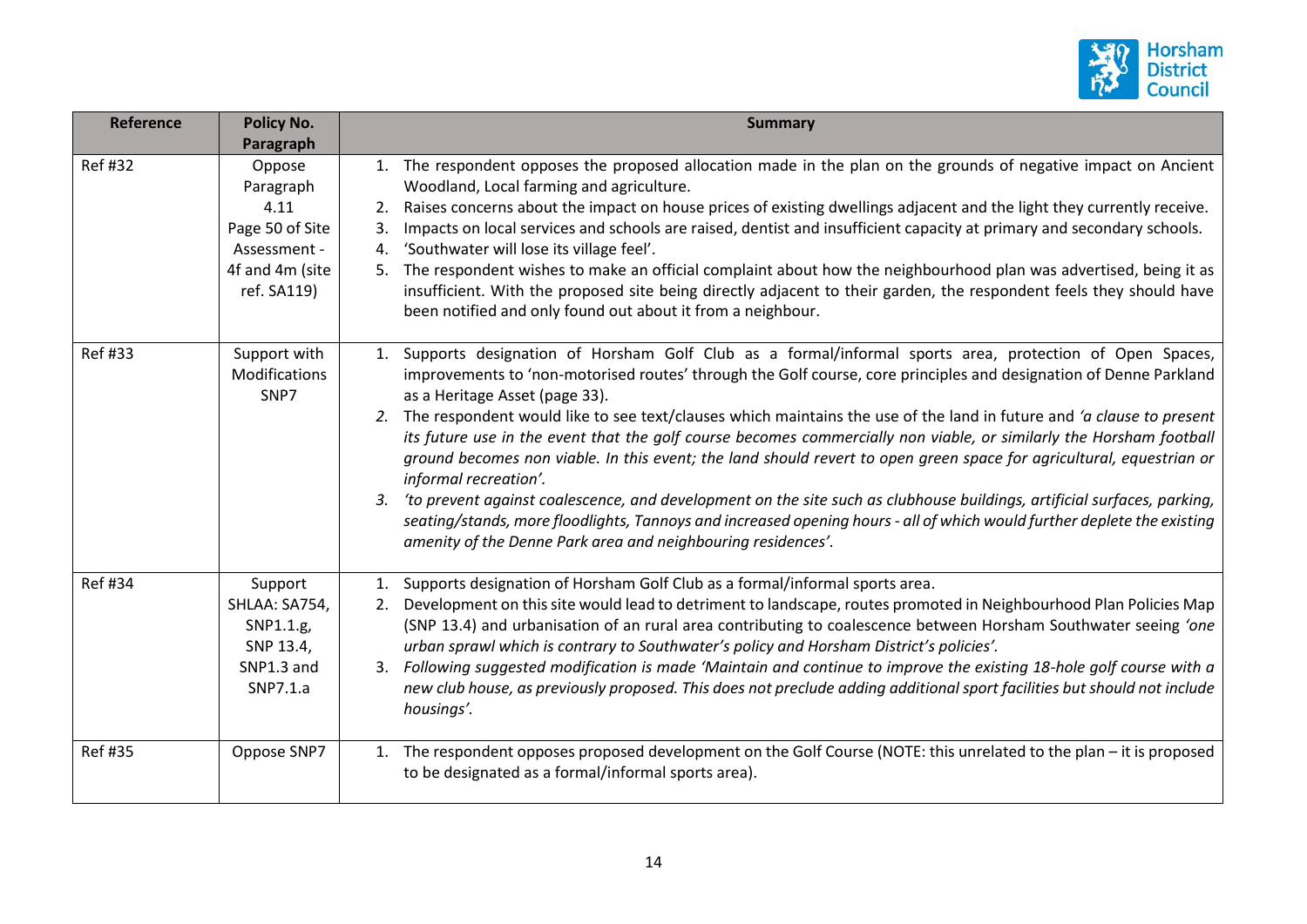

| Reference                      | Policy No.                                 | <b>Summary</b>                                                                                                                                                                                                                                                                                                                                                                                                                                                                                                                                                                                                                                           |
|--------------------------------|--------------------------------------------|----------------------------------------------------------------------------------------------------------------------------------------------------------------------------------------------------------------------------------------------------------------------------------------------------------------------------------------------------------------------------------------------------------------------------------------------------------------------------------------------------------------------------------------------------------------------------------------------------------------------------------------------------------|
|                                | Paragraph                                  |                                                                                                                                                                                                                                                                                                                                                                                                                                                                                                                                                                                                                                                          |
| Ref #36<br><b>LRM Planning</b> | SNP <sub>2</sub><br>Oppose<br>Consultation | 1. The respondent argues that the first early stages of consultation included their site however this work has been<br>dismissed and another strategy adopted. The respondent State that they 'contest the justification for adopting a<br>different strategy as outlined in para. 3.39 of the Consultation Statement, particularly as the SNP's evidence base is                                                                                                                                                                                                                                                                                        |
|                                | Material,                                  | significantly flawed'.                                                                                                                                                                                                                                                                                                                                                                                                                                                                                                                                                                                                                                   |
|                                | SEA/SA,<br>Housing Need,<br>Evidence base  | 2. The respondent notes that original site assessment work has not been included in the supporting documentation the<br>exclusion of which is not in line the open and transparent process required by national planning guidance. The Council<br>notes the respondents potential position on this.                                                                                                                                                                                                                                                                                                                                                      |
|                                |                                            | 3. Concerns are raised on the choice of sites for option 3 in the sustainability appraisal and feels that to assess site 1 with<br>sights 7 and 15 would have been a better grouping and site 1 would have performed better.                                                                                                                                                                                                                                                                                                                                                                                                                             |
|                                |                                            | 'the sites identified originally for allocation in the Parish Council's Pre-Regulation 14 consultation were also not<br>considered for assessment as a reasonable alternative. Given their original status, this is surprising'.                                                                                                                                                                                                                                                                                                                                                                                                                         |
|                                |                                            | The respondent argues that the neighbourhood plan's site allocation is strategic in nature, given the definition of<br>5.<br>strategic sites in the Horsham District Planning Framework glossary and therefore the allocation is beyond the scope<br>of the neighbourhood plan. On this basis the neighbourhood plan is in confliction with national planning policy and<br>guidance and the local plan.                                                                                                                                                                                                                                                 |
|                                |                                            | 6. As a result of this, the respondent argues, the plan will now need to allocate a number of smaller sites.<br>7. In assessing the neighbourhood plans housing needs assessment, the respondent makes the following argument 'It is<br>the standard method's methodology that the Government have considered most closely aligns with their objective of<br>significantly boosting housing land supply. Any other alternative approach, particularly one which results in a<br>significantly lower housing need figure, such as the SNP's Housing Needs Assessment, would be out of step with the<br>Government's objectives concerning housing needs'. |
|                                |                                            | 'Accordingly, once completions since 2011 have been taken into account, the housing need figure for the Parish is<br>8.<br>around 1,000 dwellings up to 2031. The SNP should plan for this level of growth. Any alternative approach would not<br>satisfy basic conditions a) and d)'.                                                                                                                                                                                                                                                                                                                                                                   |
|                                |                                            | Given that the HDPF review will see the use of the standard methodology by Horsham District Council whilst<br>9.<br>Southwater has not, there will be a conflict between the two documents, Of which will be ruled in favour of the HDPF<br>what's the latest development plan document. To avoid such conflict Southwater neighbourhood plan should adopt<br>the housing need based on the standard method.                                                                                                                                                                                                                                             |
|                                |                                            | 10. 'Consideration should be given to allocating an additional site in order to provide the necessary flexibility'.                                                                                                                                                                                                                                                                                                                                                                                                                                                                                                                                      |
|                                |                                            | 11. The respondent makes this following suggestion the parish council will consider allocating a reserve side for additional<br>flexibility to insure the plan it's not out of date by the emerging local plan review.                                                                                                                                                                                                                                                                                                                                                                                                                                   |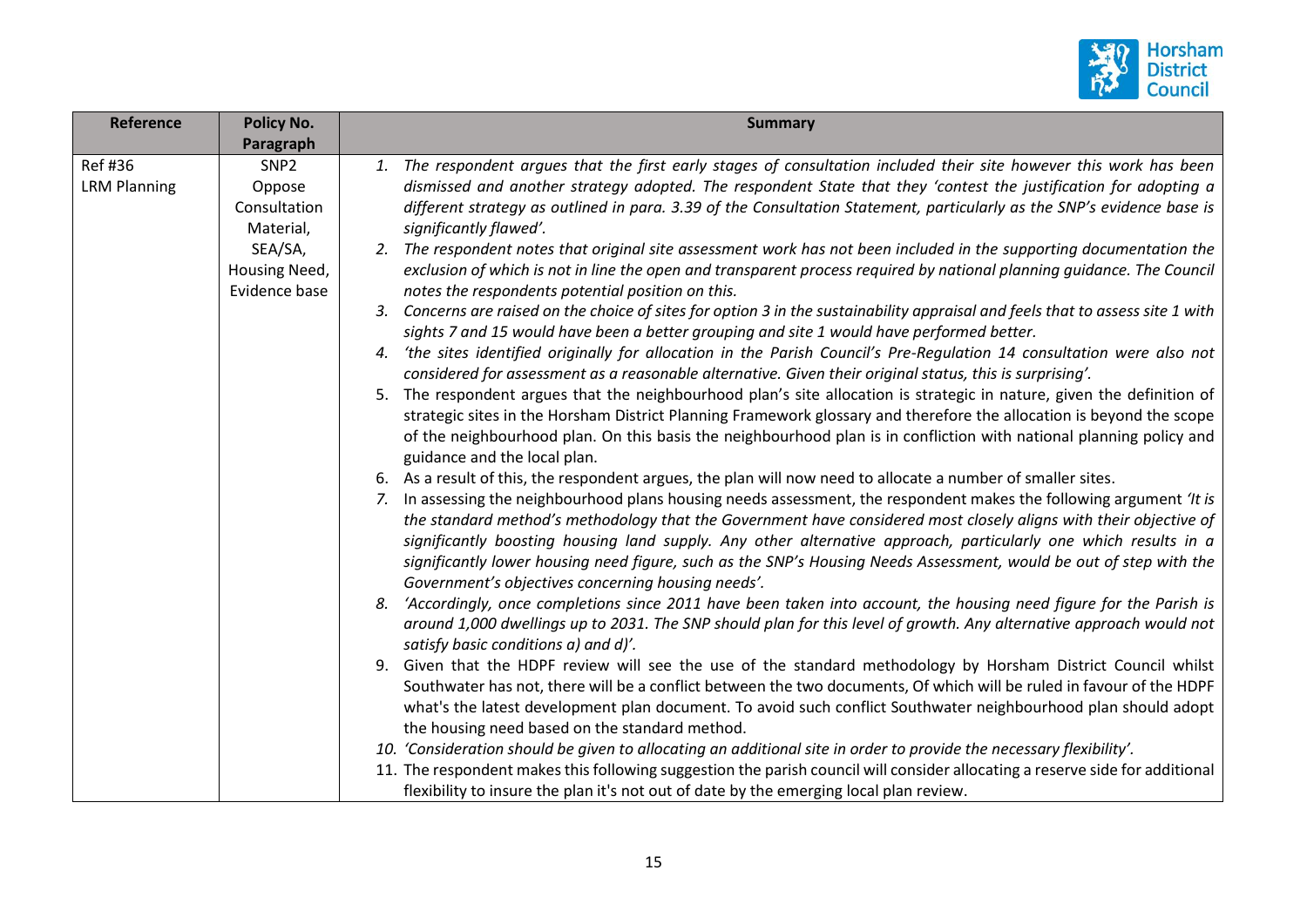

| <b>Reference</b> | <b>Policy No.</b><br>Paragraph                                        | <b>Summary</b>                                                                                                                                                                                                                                                                                                                                                                                                                                                                                                                                                                                                                                                                                                                                                                                                                                                                                                                                                                                                                                                                                                                                                                                                                                                                                                                               |
|------------------|-----------------------------------------------------------------------|----------------------------------------------------------------------------------------------------------------------------------------------------------------------------------------------------------------------------------------------------------------------------------------------------------------------------------------------------------------------------------------------------------------------------------------------------------------------------------------------------------------------------------------------------------------------------------------------------------------------------------------------------------------------------------------------------------------------------------------------------------------------------------------------------------------------------------------------------------------------------------------------------------------------------------------------------------------------------------------------------------------------------------------------------------------------------------------------------------------------------------------------------------------------------------------------------------------------------------------------------------------------------------------------------------------------------------------------|
|                  |                                                                       | 12. 'At para. 1.12 of the Regulation 16 SNP the Parish Council acknowledge that it may need to undertake a review of it<br>on adoption of the Horsham District Planning Framework Review. However, this is only outlined in supporting text and<br>not planning policy. A more definitive commitment to the need to potentially review the SNP should be provided in<br>policy'.<br>13. The respondent concludes with the following argument: 'For the reasons outlined in this representation, the site<br>assessment process is flawed and has resulted in a lower score for Site 1 than could reasonably be expected. The<br>Steering Group's work needs to be reassessed in light of the information presented in this representation and the<br>accompanying Development Framework Documents'.<br>14. The representation has attached the following:<br>Correspondence between the respondent and Neighbourhood Plan 12 November 2018<br>i.<br>Correspondence between the respondent and Neighbourhood Plan dated 31 December 2018<br>ii.<br>Assessment of Option 1 and Revised Option 3, to include Sites 7 and 15<br>iii.<br>Review of Southwater Landscape Sensitivity & Capacity Study in relation to development<br>iv.<br>proposals at Tower Hill, Horsham<br>Land at Tower Hill, Horsham May 2015<br>Land at Tower Hill, Horsham |
| <b>Ref#37</b>    | Support<br>SNP1, SNP2,<br>SNP4, SNP5,<br>SNP7, SNP13,<br><b>SNP19</b> | 1. Respondent supports the Core Principles - that Southwater remains a single centre settlement around Linot Square<br>and priority be given to development within the BUAB and development outside the BUAB should be in accordance<br>with the development plan.<br>2. Supports SNP2 allocation 'for the reasons identified within SNP2.2'<br>Supports SNP4, development must demonstrate it can does not have severe impact on highway network and mitigate<br>3.<br>appropriately.<br>4. Supports SNP5 - Local Green Spaces<br>'We support the designation of Horsham Recreational Area as a formal/informal sports area and the requirement that<br>5.<br>these sports areas are maintained for current and future generations'.<br>'We support the development and protection of non-motorised routes. A footpath and bridleway run through Horsham<br>6.<br>golf course'.<br>7. Supports Heritage Asset designation of Denne Parkland.                                                                                                                                                                                                                                                                                                                                                                                                |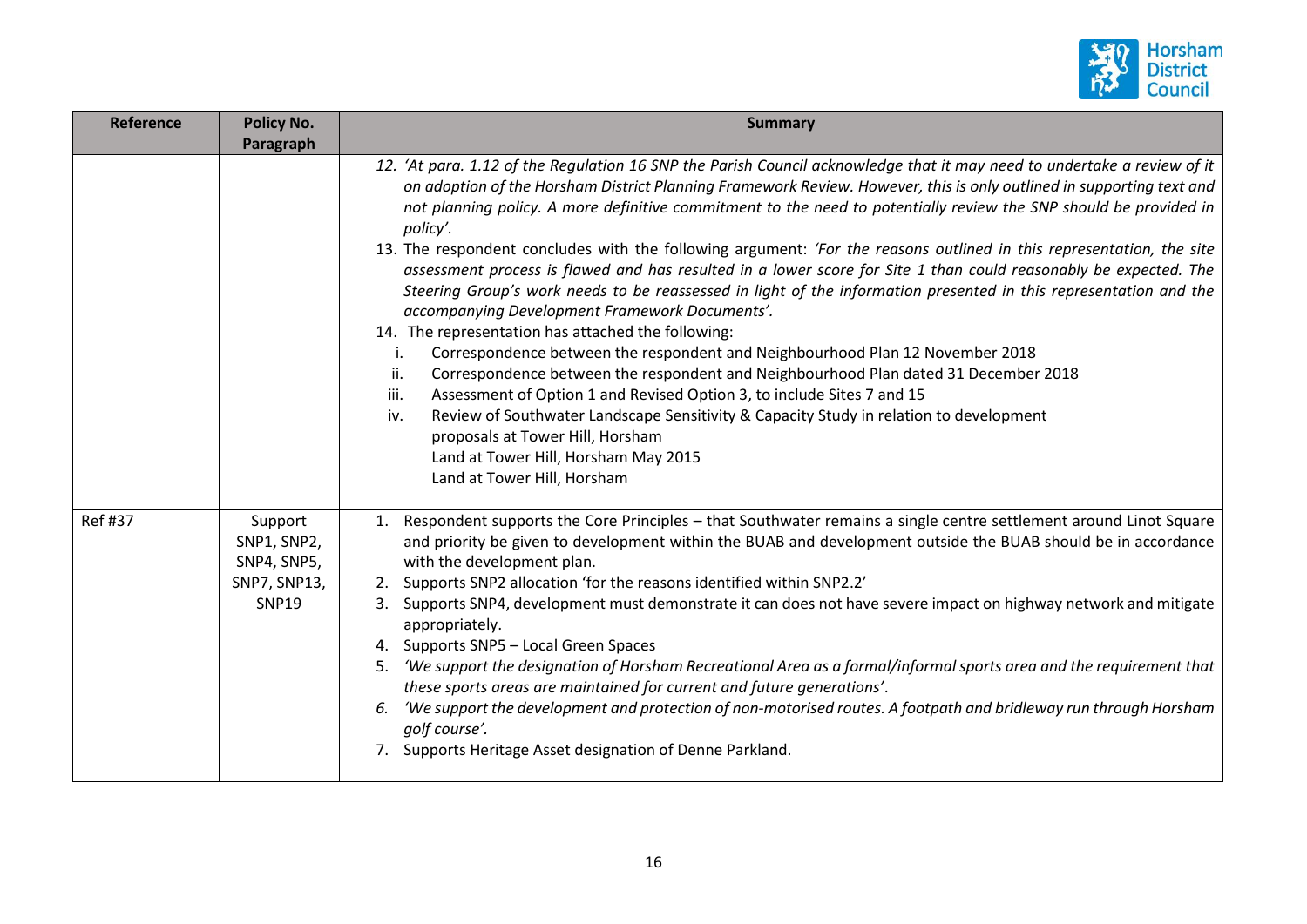

| <b>Reference</b>      | Policy No.            | <b>Summary</b>                                                                                                              |
|-----------------------|-----------------------|-----------------------------------------------------------------------------------------------------------------------------|
|                       | Paragraph             |                                                                                                                             |
| <b>Ref #38</b>        | <b>Support Have</b>   | The Respondent represents a parcel of land allocated in the Neighbourhood Plan under Policy SNP2.<br>1.                     |
| <b>Berkeley Homes</b> | Comments              | Supports Policy SNP1 'However, this policy does not make land beyond this area inherently unsustainable or unsuitable<br>2. |
|                       | SNP1, SNP2,           | for development, particularly having regard to the likely future development needs in Horsham District to be                |
|                       | SNP3,                 | established through the new Local Plan and the ability to provide new infrastructure to support sustainable patterns        |
|                       | Oppose SNP9,          | of development'.                                                                                                            |
|                       | SNP14, SNP18,         | 3. Supports the identification in the land west of Southwater and the housing need of 422 - 450 but recommends that         |
|                       | <b>SNP18 Policies</b> | 422 be treated as a minimum whilst 450 is not treated as a 'cap' in paragraph 4.12 to help provide flexibility.             |
|                       | Map                   | The respondent makes the suggested modification that a small parcel of between the Broadacres development and<br>4.         |
|                       |                       | the proposed allocation be added to the allocation.                                                                         |
|                       |                       | Objection is made to 'a minimum of 8 hectares of public open space' SNHP2.1 as unjustified, with there being no<br>5.       |
|                       |                       | requirement in open space standards and open space via a buffer to Listed Building Great House Farm yet to be fully         |
|                       |                       | determined by a heritage impact assessment. The following suggested modification is made to the last sentence in            |
|                       |                       | SNP 2.1:                                                                                                                    |
|                       |                       | "The site shall provide a minimum of approximately 8 hectares of public open space."<br>İ.                                  |
|                       |                       | The wording at the beginning of Policy SP2.2 is deemed to be overly 'prescriptive'. The following suggested<br>6.           |
|                       |                       | modification is made:                                                                                                       |
|                       |                       | 'Development proposals on this site must should meet the following criteria to be considered acceptable:"                   |
|                       |                       | 7. The respondent states that they are willing to develop the adjacent sites under their control which is north of the      |
|                       |                       | allocated site as part of the HDC Local Plan Review and hope that the allocated land could be represent the first phase     |
|                       |                       | of a larger strategic development. To ensure the plan does 'not prejudice comprehensive long term development the           |
|                       |                       | following is suggested to be added to Policy SNP2.2:                                                                        |
|                       |                       | I) New development should not prejudice potential comprehensive longer term development.                                    |
|                       |                       | The respondent supports land being safeguarded for secondary school or all-through school in Policy SNP3 "However,<br>8.    |
|                       |                       | paragraph 4.22 of the Neighbourhood Plan implies that a school may need to be delivered in connection with the              |
|                       |                       | growth set out in the Neighbourhood Plan. Berkeley considers that the need for a secondary (or all-through school) is       |
|                       |                       | a strategic matter, which should be considered through the District Council's emerging Local Plan process in due course.    |
|                       |                       | This is acknowledged at paragraph 4.23 of the Neighbourhood Plan".                                                          |
|                       |                       | The respondent notes that 'Policy SNP9 mandates the use of part M4(2) of the Building Regulations' which as also<br>9.      |
|                       |                       |                                                                                                                             |
|                       |                       | noted being an optional part of building regulations not a requirement in the HDPF. The following suggested                 |
|                       |                       | modifications are made:                                                                                                     |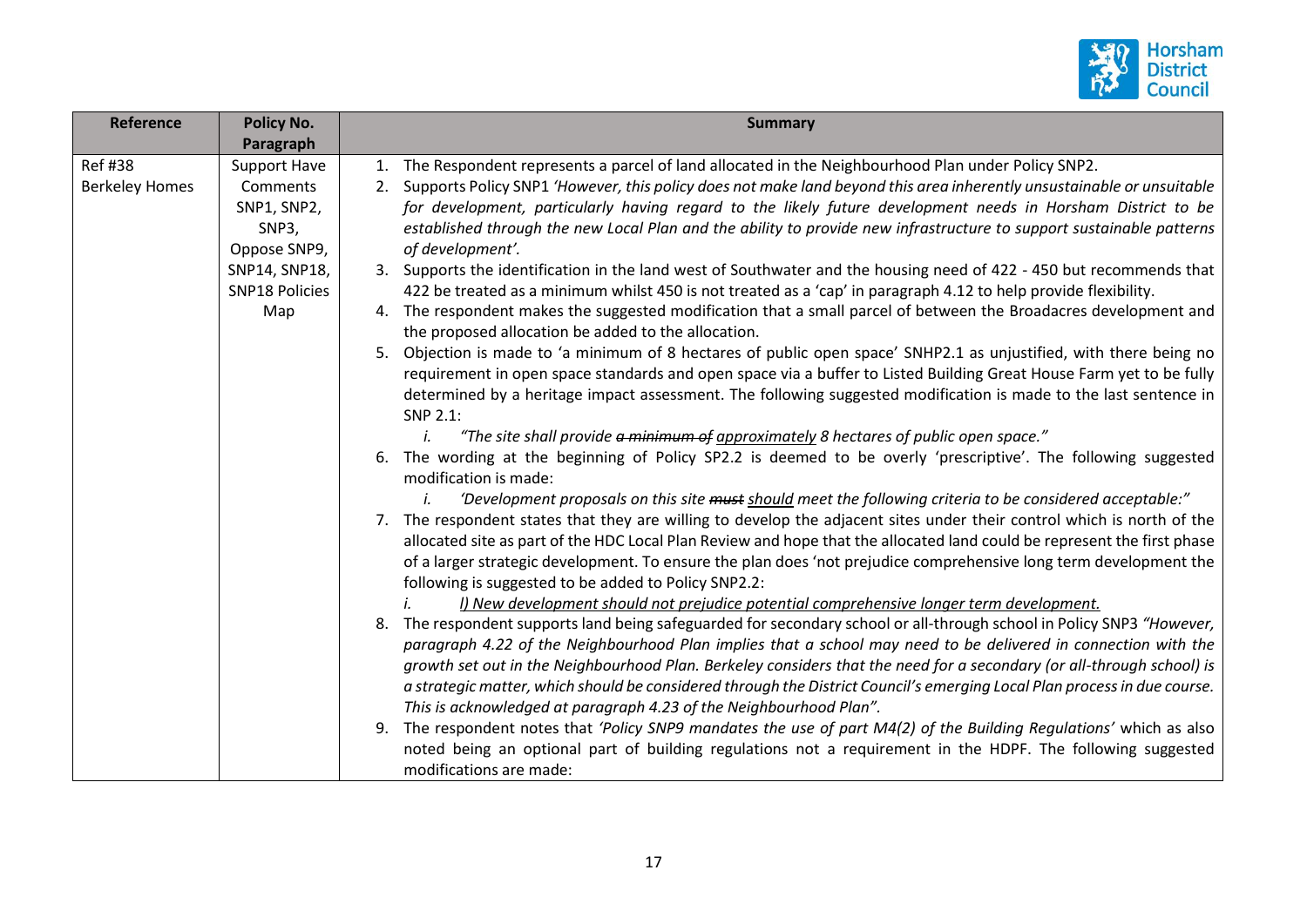

| Reference      | <b>Policy No.</b><br>Paragraph                                  | <b>Summary</b>                                                                                                                                                                                                                                                                                                                                                                                                                                                                                                                                                                                                                                                                                                                                                                                                                                                                                                                                                                                                                                                                                                                                                                                                                                                                                                                                                                                                                                                                                                                                           |
|----------------|-----------------------------------------------------------------|----------------------------------------------------------------------------------------------------------------------------------------------------------------------------------------------------------------------------------------------------------------------------------------------------------------------------------------------------------------------------------------------------------------------------------------------------------------------------------------------------------------------------------------------------------------------------------------------------------------------------------------------------------------------------------------------------------------------------------------------------------------------------------------------------------------------------------------------------------------------------------------------------------------------------------------------------------------------------------------------------------------------------------------------------------------------------------------------------------------------------------------------------------------------------------------------------------------------------------------------------------------------------------------------------------------------------------------------------------------------------------------------------------------------------------------------------------------------------------------------------------------------------------------------------------|
|                |                                                                 | 'SNP9.1. To ensure provide homes that are fit for all ages, all developers will be encouraged to deliver new<br>i.<br>dwellings (regardless of size, type or tenure) that achieve M4(2)* of the optional requirements in the Building<br>Regulations'.<br>ii.<br>'SNP9.2. Where an extension is proposed, that new part of the dwelling should so far as reasonably possible<br>conform to M4(2)* of the optional requirements in the Building Regulations'.<br>'SNP9.3. These requirements measures will be secured by condition on any permission granted'.<br>iii.<br>10. 'supports the need for new development to make adequate provision for car parking and for the car parking to be well-<br>designed. However, the policy requirements of Policy SNP14 appear to be overly detailed and prescriptive as to the<br>way in which parking requirements should be met'. The respondent furthers argues that there is no flexibility allowed.<br>11. The respondent opposes 'the requirement set out in policy SNP18.3 to provide one tree per 40 sq m of floorspace<br>created'. Whilst the respondent finds this to be 'laudable', they find it to be 'too prescriptive'. The respondent suggests<br>'a more general requirement for new development to retain and where appropriate provide additional tree planting<br>as part of an agreed landscape strategy' whilst being committed to providing a 'net gain in biodiversity'.<br>12. Makes suggested modification to the policies map to include land suggested to be added in Policy SNP2. |
| Ref #39        | Oppose<br>General                                               | 1. The respondent feels that the plan fails to address poor transport infrastructure and lack of quality employment.<br>Respondent does not agree with quantum of social housing, as the village has already taken enough.<br>2.<br>Respondent argues that there has been adverse impact on community services such as GPs, Schools, hospitals, roads<br>3.<br>and other forms of infrastructure. Respondent also feels that the 4G and broadband coverage is insufficient.<br>"There is plenty of space to build new roads, schools, stations and so on."<br>4.<br>"The 98-bus service to Horsham is appallingly slow and drags around back roads. It takes an absurd 30 mins to reach<br>5.<br>the train station (from my nearest stop)".<br>Quotes The 1991 Southwater planning strategy 'General principles of development' section 2.4 which stated 'No<br>6.<br>additional development to the south-east, south or west of Southwater'.                                                                                                                                                                                                                                                                                                                                                                                                                                                                                                                                                                                                            |
| <b>Ref #40</b> | Oppose SNP1,<br>SNP2, SNP21<br>Paragraphs:<br>$1.9, 3.2, 4.1 -$ | 1. The representation is made in 5 parts.<br>Part 1: the Neighbourhood Plan does not meet the 'basic conditions' as it does not have regard to national planning<br>2.<br>policies and Planning Practice Guidance. The NPPF 2019 glossary states that Local Planning Authorities are described<br>as strategic policy-making authorities which includes site allocations and envisages that neighbourhood plans do not<br>make strategic allocations. The NPPF also states that plan makers should attempt to allocate 10% of sites through small<br>and medium sites no larger than 1 hectare for housing (paragraph 69).                                                                                                                                                                                                                                                                                                                                                                                                                                                                                                                                                                                                                                                                                                                                                                                                                                                                                                                               |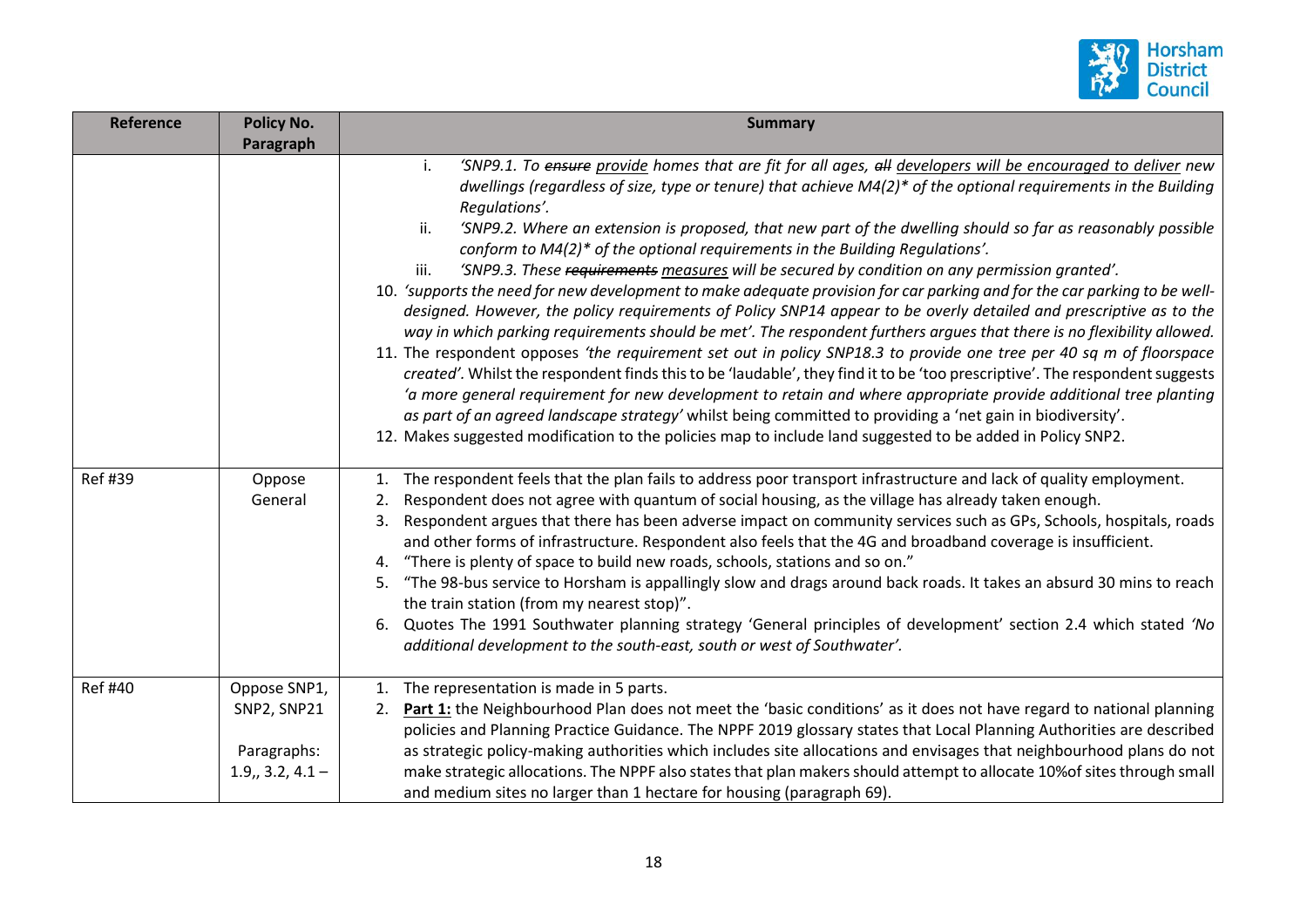

| <b>Reference</b> | <b>Policy No.</b>       | <b>Summary</b>                                                                                                                                                                                                                                                                                                                                                                                                                                                                                                                                                                                                                                                                                                                                                                                                                                                                                                                                                                                                                                                                                                                                                                                                                                                                                                                                                                                                                                                                                                                                                                                                                                                                                                                                                                                                                                                                 |
|------------------|-------------------------|--------------------------------------------------------------------------------------------------------------------------------------------------------------------------------------------------------------------------------------------------------------------------------------------------------------------------------------------------------------------------------------------------------------------------------------------------------------------------------------------------------------------------------------------------------------------------------------------------------------------------------------------------------------------------------------------------------------------------------------------------------------------------------------------------------------------------------------------------------------------------------------------------------------------------------------------------------------------------------------------------------------------------------------------------------------------------------------------------------------------------------------------------------------------------------------------------------------------------------------------------------------------------------------------------------------------------------------------------------------------------------------------------------------------------------------------------------------------------------------------------------------------------------------------------------------------------------------------------------------------------------------------------------------------------------------------------------------------------------------------------------------------------------------------------------------------------------------------------------------------------------|
|                  | Paragraph               |                                                                                                                                                                                                                                                                                                                                                                                                                                                                                                                                                                                                                                                                                                                                                                                                                                                                                                                                                                                                                                                                                                                                                                                                                                                                                                                                                                                                                                                                                                                                                                                                                                                                                                                                                                                                                                                                                |
|                  | $4.16, 5.1 -$<br>5.6, 9 | 3. Respondent argues that the plan is not in general conformity with paragraph 6 of the NPPF 2019 and PPG guidance -<br>'the case of Southwater, such assets and areas would clearly comprise the Grade II* Listed Great House Farmhouse<br>and the Courtland Wood SCNI/LWS, which otherwise stand to be negatively impacted by Policy SNP2'. The respondent<br>also argues that this sees confliction with paragraph 174 (a) of the NPPF 2019 to safeguard local bio-diversity and<br>habitat management. Unless the development which cause significant harm must prove itself to be 'wholly<br>exceptional' as stipulated in paragraph 194.<br>4. The plan does not contribute to sustainable development as it does not meet the environmental part of the UN<br>definition as stated in Paragraph 7 footnote 4 NPPF2019.<br>5. The neighbourhood plan is in confliction with the HDPF as the allocation is strategic in nature which the plan state is<br>not the case in the basic conditions statement without explanation.<br>6. The following suggestions are made: 'site identified in Plan Policy SNP2 should be reduced in order to bring it below<br>the threshold for a Strategic Site Allocation under the HDPF, and also to reduce the negative impact of additional new<br>housing on both the ecology of Courtland Wood and the setting of Great House Farmhouse; it is submitted that this<br>reduction could be achieved by making use of smaller sites within the existing settlement boundaries of Southwater<br>and Christs Hospital, as indeed is stated to be a priority by the HDPF itself (#4.8)'.<br>7. Part 2: The respondent raises concerns that the plan's core principle in policy SNP1.1 is designed to justify the<br>allocation of housing being in one single site, this is questioned over the over-emphasise in the significance of the |
|                  |                         | Lintot Square area in providing local residents with 'shops, services and facilities'. with concerns over private car<br>journeys.<br>8. The following suggestion is made. Paragraph 3.2 be re-written along with SNP1.1 so that sites away from Lintot could<br>still fulfil the criteria of sustainable development. So that the plan is not undermined should site come forward as part<br>of the Local Plan Review.<br>9. Part 3: Respondent notes Policy 15 of the HDPF, which stipulates that on top of Strategic allocations at least 1500<br>homes will be delivered through Neighbourhood Plans. The respondent questions why the plan accepted the                                                                                                                                                                                                                                                                                                                                                                                                                                                                                                                                                                                                                                                                                                                                                                                                                                                                                                                                                                                                                                                                                                                                                                                                                   |
|                  |                         | minimum 422 figure in the AECOM HNA under grounds of being a second tier settlement in the HDPF, despite other<br>second tier settlements (Storrington, Upper Beeding) accepting lower housing figures despite recent development<br>(800 homes). The respondent notes the mentioned housing shortage in paragraph 4.1, which has no further details.<br>10. Respondent raises concerns that the plan will not address issues alluded to in 4.9 and impact mitigation of new<br>development.<br>11. When looking at infrastructure in the SEA/SA concerns are raised that sewage-treatment facilities are not mentioned,<br>given the current capacity struggling to cope.                                                                                                                                                                                                                                                                                                                                                                                                                                                                                                                                                                                                                                                                                                                                                                                                                                                                                                                                                                                                                                                                                                                                                                                                     |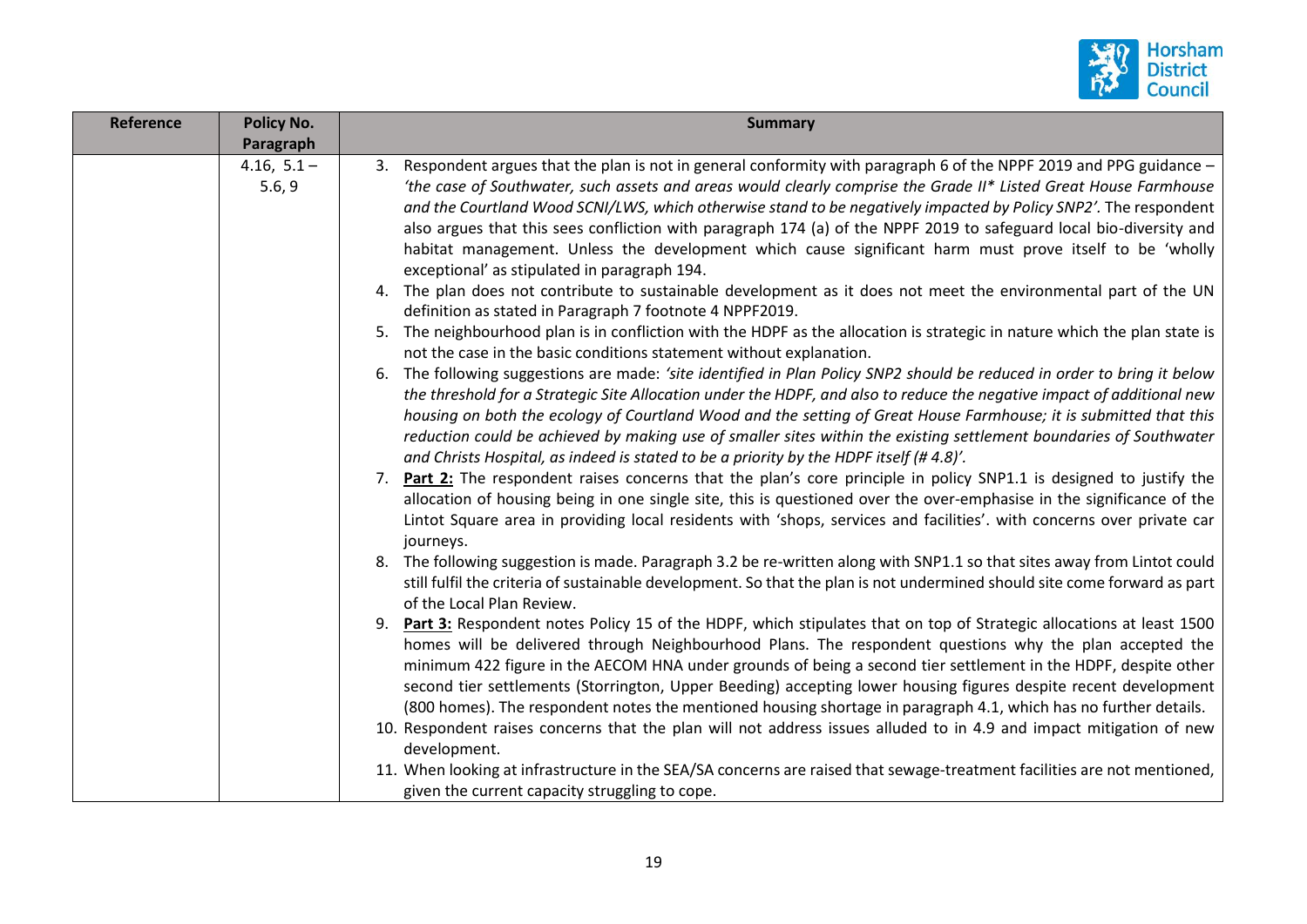

| Reference                                 | Policy No.<br>Paragraph                | <b>Summary</b>                                                                                                                                                                                                                                                                                                                                                                                                                                                                                                                                                                                                                                                                                                                                                                                                                                                                                                                                                                                                                                                                                                                                                                                                                                                                                                                                                                                                                                                                                                                                               |
|-------------------------------------------|----------------------------------------|--------------------------------------------------------------------------------------------------------------------------------------------------------------------------------------------------------------------------------------------------------------------------------------------------------------------------------------------------------------------------------------------------------------------------------------------------------------------------------------------------------------------------------------------------------------------------------------------------------------------------------------------------------------------------------------------------------------------------------------------------------------------------------------------------------------------------------------------------------------------------------------------------------------------------------------------------------------------------------------------------------------------------------------------------------------------------------------------------------------------------------------------------------------------------------------------------------------------------------------------------------------------------------------------------------------------------------------------------------------------------------------------------------------------------------------------------------------------------------------------------------------------------------------------------------------|
|                                           |                                        | 12. Questions delivery of requirement for road and Christs Hospital Railway Station improvements.<br>13. Respondent questions the plans conclusions on landscape impacts (SNP2.1) on allocated site.<br>14. The respondent doubts if SNP2 meets the requirements of NPPF 2019 paragraphs 194 and paragraph 174(a).<br>15. The following suggestion is made: a further Housing Needs Assessment 'in order to corroborate the findings of the<br>first, not only in order to determine whether a different level of development would be feasible but also a different<br>distribution (eg. to smaller sites within existing settlement boundaries)'.<br>16. Part 4: 'Some of the local green and community spaces designated by Policies SNP5.1 and SNP6.1 should be re-<br>considered in order to determine whether some at least could not be released for housing, specifically: Blakes Farm<br>Field Bund, Larkspur Way Open Space, Charlock Way Open Space, Castlewood Road Bund, East of Easteds Lane, Corfe<br>Close Open Space and Roman Lane/Turners Close Open Space the smaller sites among them could still be allocated<br>for self-build housing (in line with NPPF para. 61)'<br>17. Part 5: Th respondent questions why Southwater Business Park (which is not a Key Employment Area under the HDPF)<br>has been designated as a 'Parish Employment Area' under Policy SNP21.1. The respondent makes the suggested<br>modification that the site is instead allocated for residential housing, given that some businesses have left the site. |
| <b>Ref #41</b><br><b>Historic England</b> | Support<br>General<br>SNP <sub>2</sub> | 1. 'we have no matters to raise with regard to areas of interest to historic England. We are satisfied that the amendments<br>to Policy SNP2 address the objections we raised at the pre-submission stage. We are pleased to support identification<br>of Local Green Space at Policy SNP5 and non-designated heritage assets at Policy SNP19. Policy SNP16 establishes<br>guidelines for the materiality and form of development that will support the conservation of local character and<br>distinctiveness, whilst Policy SNP 18 in particular reflects the well-treed character of the present landscape'.                                                                                                                                                                                                                                                                                                                                                                                                                                                                                                                                                                                                                                                                                                                                                                                                                                                                                                                                              |
| <b>Ref #42</b><br>Parker Dann             | Oppose                                 | 1. The representation is made on behalf of Site 12 which was not allocated in the Neighbourhood Plan.<br>2. The site has been the subject of a refused planning application (DC/17/2195) which appealed the decision and was<br>dismissed, the respondent states that they will refer to the Inspector's report (Appeal Ref:<br>APP/Z3825/W/18/3205099).<br>3. The respondent states that application was refused on grounds of being outside the built up area boundary but feels<br>given paragraphs 9 and 17, 'this is an issue the Neighbourhood Plan can readily amended'.<br>'We regret that our previous representations made at Regulation 14 stage have not been embraced; indeed they have<br>4.<br>been roundly ignored. There are some serious flaws in the Plan which need to be addressed'.<br>The respondent feels the plan meets the requirements set out in the requirements under Paragraph 8(1) of Schedule<br>4B to the Town and Country Planning Act 1990.                                                                                                                                                                                                                                                                                                                                                                                                                                                                                                                                                                              |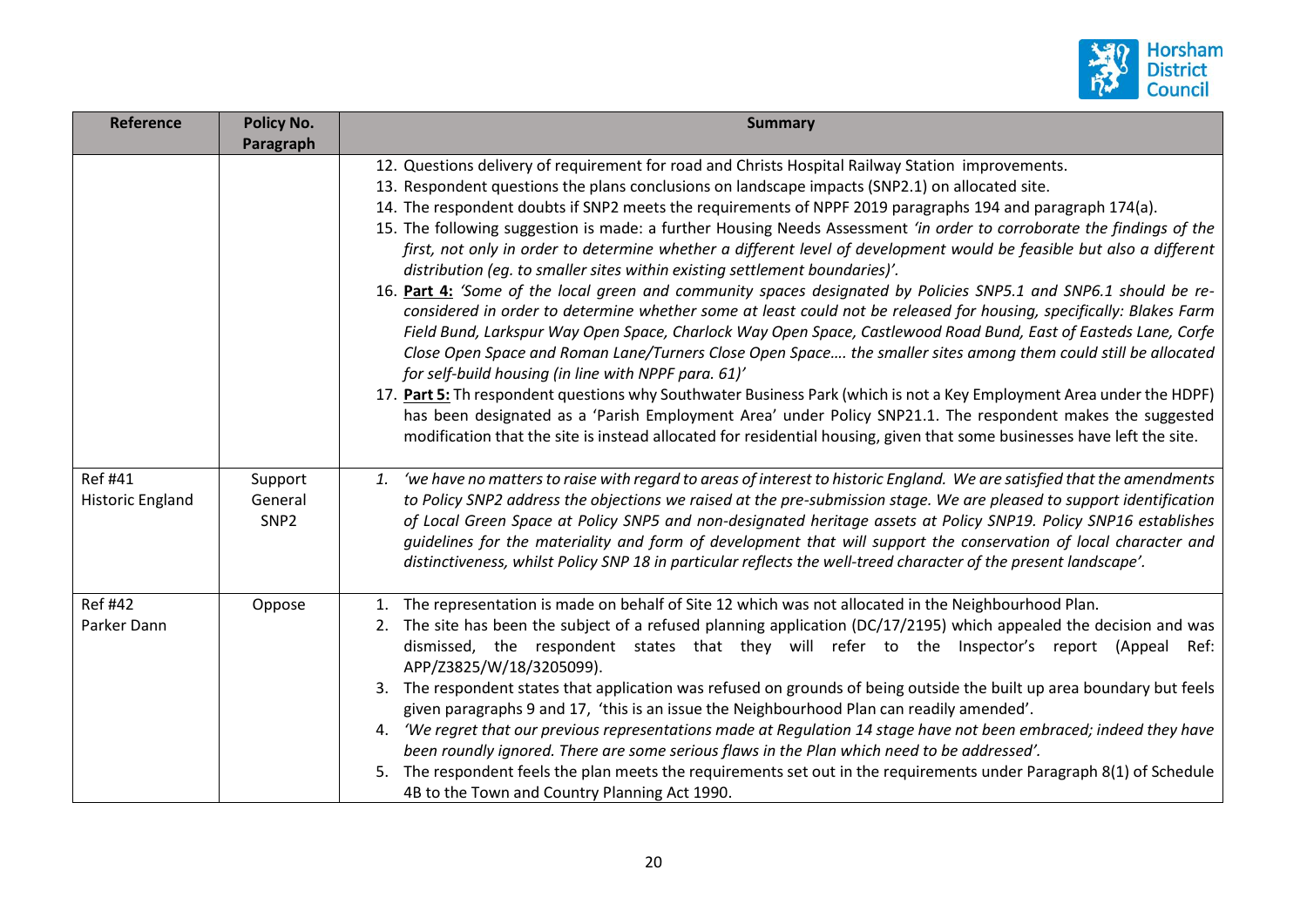

| Reference | <b>Policy No.</b> | <b>Summary</b>                                                                                                                                                                                                                                                                                                                                                                                                                                                                                                                                                                                                                                                                                                                                                                                                                                                                                                                                                                                                                                                                                                                                                                                                                                                                                                                                                                                                                                                                                                                                                                                                                                                                                                                                                                                                                                                                                                                                                                              |
|-----------|-------------------|---------------------------------------------------------------------------------------------------------------------------------------------------------------------------------------------------------------------------------------------------------------------------------------------------------------------------------------------------------------------------------------------------------------------------------------------------------------------------------------------------------------------------------------------------------------------------------------------------------------------------------------------------------------------------------------------------------------------------------------------------------------------------------------------------------------------------------------------------------------------------------------------------------------------------------------------------------------------------------------------------------------------------------------------------------------------------------------------------------------------------------------------------------------------------------------------------------------------------------------------------------------------------------------------------------------------------------------------------------------------------------------------------------------------------------------------------------------------------------------------------------------------------------------------------------------------------------------------------------------------------------------------------------------------------------------------------------------------------------------------------------------------------------------------------------------------------------------------------------------------------------------------------------------------------------------------------------------------------------------------|
|           | Paragraph         | 6. The respondent argues that the plan does not meet the basics conditions as set out in Paragraph 8(2) of Schedule 4B<br>of the Town and Country Planning Act 1990 following the Localism Act 2011. The respondent argues this on the<br>grounds 'tailored' technical evidence base and inadequate local community engagement.<br>7. Community Aspirations: The respondent argues that the Plan is 'poorly evidenced' with regards to the shared vision<br>of local residents and them having little say on the shaping future development or where and how it should be<br>allocated.<br>8. The respondent argues that some sites were not consulted on in pre-regulation 14 development stage.<br>'At present the Neighbourhood Plan does not meet the basic conditions as it does not have regard to national policies,<br>9.<br>in particular paragraph 29 and 69 of the NPPF.'<br>10. NOTE: The council notes that the respondent raises concern regarding a site in Appendix 20 and community<br>engagement on this particular site.<br>11. The respondent argues that community engagement should be undertaken again with a high level survey.<br>12. 'If additional consultation is not required by the Examiner, we will seek to judicially review the Plan on the basis on<br>apparent bias. The Plan needs to go back to Regulation 14 stage'.<br>13. <b>SNP2 - Allocation for Residential Development:</b> The respondent argues that the plan has not made the effort to<br>consider supplying 10% of housing need through small to medium sites as stipulated in paragraph 68a of the NPPF<br>2019 without a reason for not doing so.<br>14. 'Paragraph 4.12 indicates that the amount of development for the site has had to be capped due to the presence of a<br>number of constraints including a Listed Building, Ancient Woodland and a 6 Local Wildlife Site. These constraints are<br>not present on other sites available to the Steering Group, notably Site 12'. |
|           |                   | 15. The respondent disagrees with the plans conclusion in paragraph 4.16 that housing provision will be met wholly on<br>greenfield land given Site has already been developed as confirmed by paragraph 17 of the appeal report.<br>16. Site Assessments: 'The Site Assessment for Site 12 contains a number of errors which we would suggest are corrected,<br>although we support the overall conclusion that the site scores 1'.                                                                                                                                                                                                                                                                                                                                                                                                                                                                                                                                                                                                                                                                                                                                                                                                                                                                                                                                                                                                                                                                                                                                                                                                                                                                                                                                                                                                                                                                                                                                                        |
|           |                   | 17. The respondent argues that the site assessment does not note the site being brownfield and 'As such Dartford Borough<br>Council v SSCLG [2016] EWHC 635 (Admin) is applicable'. Respondent further states 'failure to identify sites that<br>constitute previously developed land is a significant problem are shows a disregard for advice in national policy under<br>paragraph 117 of the NPPF and Policy 2 which is a strategic policy relating to strategic development'.<br>18. The plan does not meet the 'basic conditions' as it doesn't regard for national and local planning policies.                                                                                                                                                                                                                                                                                                                                                                                                                                                                                                                                                                                                                                                                                                                                                                                                                                                                                                                                                                                                                                                                                                                                                                                                                                                                                                                                                                                      |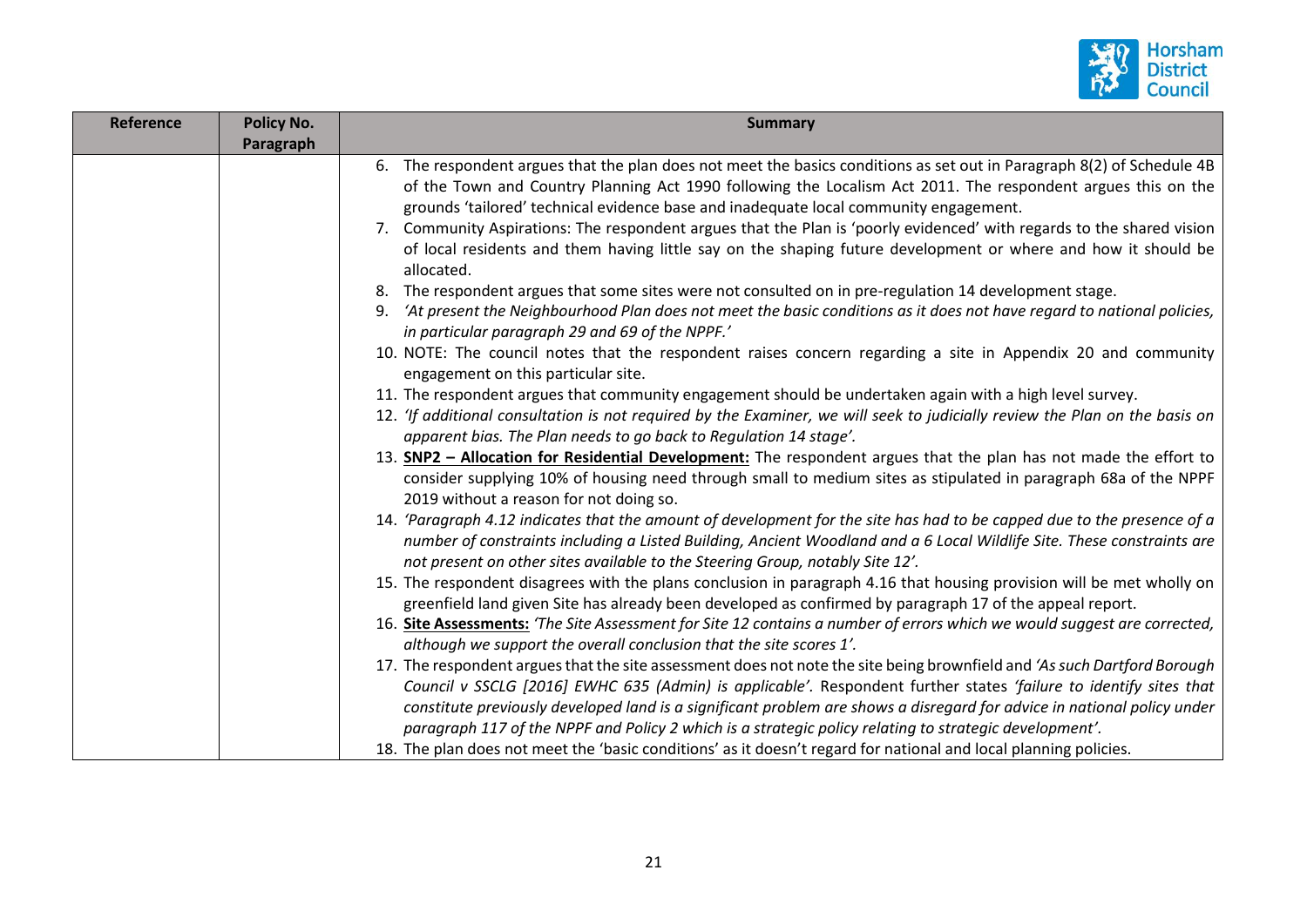

| <b>Reference</b> | <b>Policy No.</b> | <b>Summary</b>                                                                                                                                                                                                                                                                                                                                                                                                                                                                                                                                                                                                                                                                                                                                                                                                                                                                                                                                                                                                                                                                                                                                                                                                                                                                                                                                                                                                                                                                                                                                                                                                                                                                                                                                                                                                                                                                                                                                                                                                                                                                                                                                                                                                                                                                                                                                                                                                                                                                                                                                                                                                                                                                                                            |
|------------------|-------------------|---------------------------------------------------------------------------------------------------------------------------------------------------------------------------------------------------------------------------------------------------------------------------------------------------------------------------------------------------------------------------------------------------------------------------------------------------------------------------------------------------------------------------------------------------------------------------------------------------------------------------------------------------------------------------------------------------------------------------------------------------------------------------------------------------------------------------------------------------------------------------------------------------------------------------------------------------------------------------------------------------------------------------------------------------------------------------------------------------------------------------------------------------------------------------------------------------------------------------------------------------------------------------------------------------------------------------------------------------------------------------------------------------------------------------------------------------------------------------------------------------------------------------------------------------------------------------------------------------------------------------------------------------------------------------------------------------------------------------------------------------------------------------------------------------------------------------------------------------------------------------------------------------------------------------------------------------------------------------------------------------------------------------------------------------------------------------------------------------------------------------------------------------------------------------------------------------------------------------------------------------------------------------------------------------------------------------------------------------------------------------------------------------------------------------------------------------------------------------------------------------------------------------------------------------------------------------------------------------------------------------------------------------------------------------------------------------------------------------|
|                  | Paragraph         |                                                                                                                                                                                                                                                                                                                                                                                                                                                                                                                                                                                                                                                                                                                                                                                                                                                                                                                                                                                                                                                                                                                                                                                                                                                                                                                                                                                                                                                                                                                                                                                                                                                                                                                                                                                                                                                                                                                                                                                                                                                                                                                                                                                                                                                                                                                                                                                                                                                                                                                                                                                                                                                                                                                           |
|                  |                   | 19. The respondent disagrees with the site assessment judging the site to have no landscape capacity, this was not<br>deemed to be the case by both HDC and Inspector on DC/17/2195. The respondent argues that there is an<br>inconsistency with the site assessment and the plan has assessed some sites with a 'light touch'.<br>20. Sustainability Appraisal: 'we believe Site 12 actually appraises in a superior manner to those sites that are allocated if<br>the assessment is carried out as set out below. We believe the errors with the Sustainability Appraisal should be<br>corrected and Site 12 allocated for development'.<br>21. The respondent argues that the site should be scored better on objectives such as distances to services, landscape<br>and job creation heritage.<br>22. 'The assessment should be updated as we set out above and the allocation of residential development sites<br>reconsidered'.<br>23. The respondent argues that other sites, such as site 19, has been scored unfairly against objective 5 and notes that<br>the allocated site has not been appraised as a whole, with the sites make it (4d, 4F and 4M) appraised individually.<br>24. The respondent makes the following comments on Option 2: 'The inclusion of Site 6 undermines the assessment. If<br>this option is reconsidered with Sites 4I, 4M, 10 and 12 the option would appraise substantially better and avoid such<br>a substantial incursion into open countryside'. The respondent also proposes changes to Option 6 as well, which would<br>include sites 12 and 19.<br>25. Respondent does not agree with the conclusions made on Alteration 2 to the built up area boundary relates to Site 12<br>- The Copse, as they feel a larger portion of the site should be included in the BUAB. Criterions A to C do not provide<br>a reason for partial inclusion to the BUAB, it is also felt that Criterion D indicates that garden land should be included<br>in the BUAB, in most instances. They argues that this backed up by criterion 2 'The boundary should whenever possible<br>follow physical features (such as boundary fences)'.<br>26. The respondent argues that the plan's site allocation is not in general conformity with Policy 4 of the HDPF.<br>27. Southwater Landscape Sensitivity & Capacity Assessment: This conclusion is plainly wrong with Reference to the<br>Council's SHLAA, the Neighbourhood Plan Steering Group's Site Assessment and most importantly the planning appeal<br>decision associated with the site. This calls into question the validity of some of the other judgements made in the<br>Assessment and its value as part of the evidence base. |
|                  |                   |                                                                                                                                                                                                                                                                                                                                                                                                                                                                                                                                                                                                                                                                                                                                                                                                                                                                                                                                                                                                                                                                                                                                                                                                                                                                                                                                                                                                                                                                                                                                                                                                                                                                                                                                                                                                                                                                                                                                                                                                                                                                                                                                                                                                                                                                                                                                                                                                                                                                                                                                                                                                                                                                                                                           |
| <b>Ref #43</b>   | Support with      | The respondent supports Horsham Recreational Area as a formal/informal sports area.                                                                                                                                                                                                                                                                                                                                                                                                                                                                                                                                                                                                                                                                                                                                                                                                                                                                                                                                                                                                                                                                                                                                                                                                                                                                                                                                                                                                                                                                                                                                                                                                                                                                                                                                                                                                                                                                                                                                                                                                                                                                                                                                                                                                                                                                                                                                                                                                                                                                                                                                                                                                                                       |
|                  | modifications     | 2. The site acts as a buffer between Horsham and Southwater, with a proposed pedestrian bridge being poorly placed.                                                                                                                                                                                                                                                                                                                                                                                                                                                                                                                                                                                                                                                                                                                                                                                                                                                                                                                                                                                                                                                                                                                                                                                                                                                                                                                                                                                                                                                                                                                                                                                                                                                                                                                                                                                                                                                                                                                                                                                                                                                                                                                                                                                                                                                                                                                                                                                                                                                                                                                                                                                                       |
|                  | Paragraph 5.7     |                                                                                                                                                                                                                                                                                                                                                                                                                                                                                                                                                                                                                                                                                                                                                                                                                                                                                                                                                                                                                                                                                                                                                                                                                                                                                                                                                                                                                                                                                                                                                                                                                                                                                                                                                                                                                                                                                                                                                                                                                                                                                                                                                                                                                                                                                                                                                                                                                                                                                                                                                                                                                                                                                                                           |
|                  | and 5.8           |                                                                                                                                                                                                                                                                                                                                                                                                                                                                                                                                                                                                                                                                                                                                                                                                                                                                                                                                                                                                                                                                                                                                                                                                                                                                                                                                                                                                                                                                                                                                                                                                                                                                                                                                                                                                                                                                                                                                                                                                                                                                                                                                                                                                                                                                                                                                                                                                                                                                                                                                                                                                                                                                                                                           |